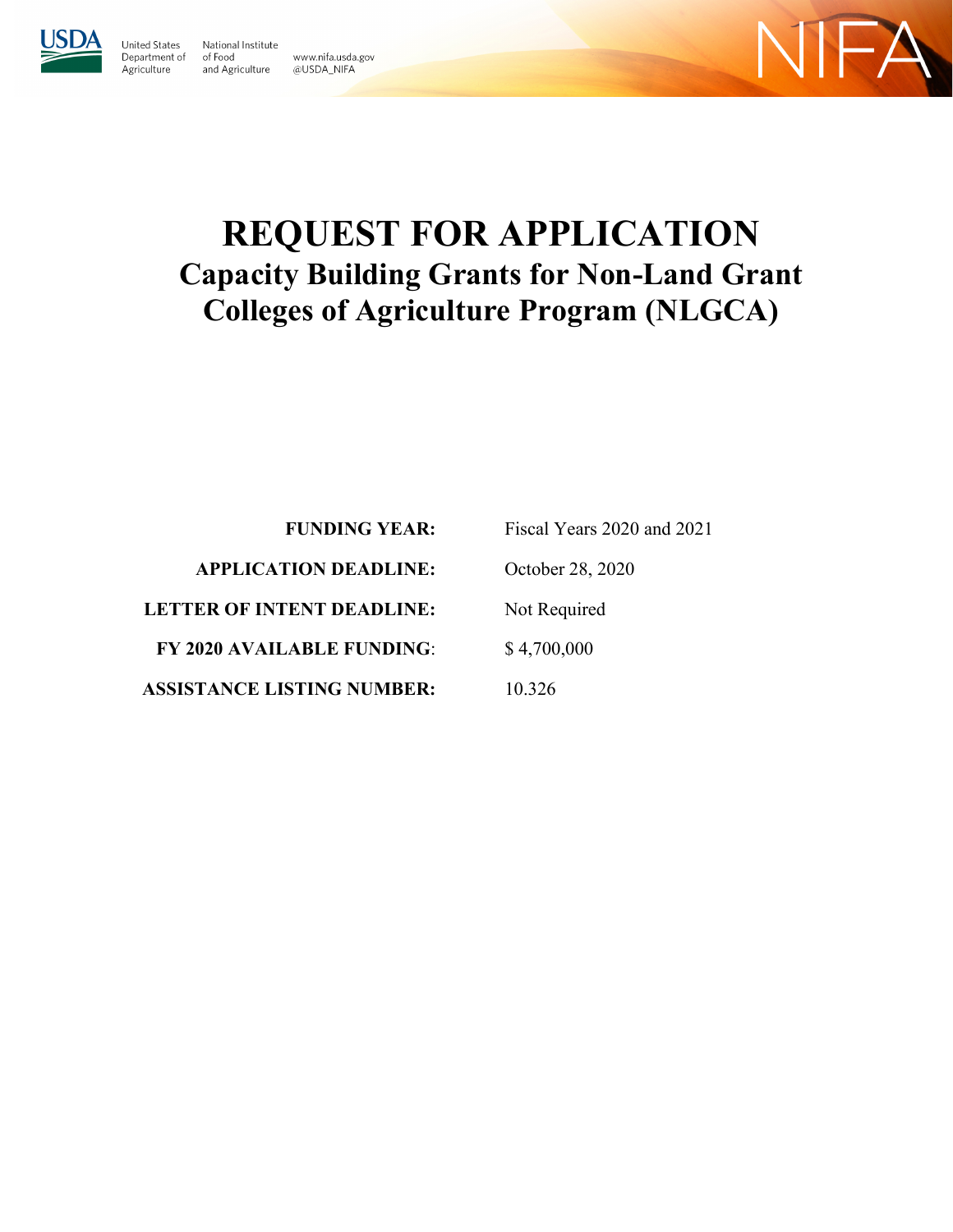#### **INITIAL ANNOUNCEMENT**

<span id="page-1-0"></span>National Institute of Food and Agriculture, United States (U.S.) Department of Agriculture (USDA)

*Catalog of Federal Domestic Assistance.* The Capacity Building Grants for Non-Land Grant Colleges of Agriculture Program (NLGCA) is listed in the Assistance Listings under the Catalog of Federal Domestic Assistance number 10.326.

#### <span id="page-1-1"></span>**Table 1**: Key Dates and Deadlines

| <b>Task Description</b>                                                   | <b>Deadline</b>                                                 |
|---------------------------------------------------------------------------|-----------------------------------------------------------------|
|                                                                           | Application:   5:00 P.M. EST, October 28, 2020                  |
| Letter of Intent:   Not Required                                          |                                                                 |
| Applicants Comments:   Within six months from the issuance of this notice |                                                                 |
|                                                                           | (NIFA may not consider comments received after the sixth month) |

*Stakeholder Input*. The National Institute of Food and Agriculture (NIFA) seeks comments on all request for applications (RFAs) so it can deliver programs efficiently, effectively, with integrity, and with a focus on customer service. NIFA considers comments, to the extent possible when developing RFAs and use comments to help meet the requirements of Section  $103(c)(2)$  of [the Agricultural Research, Extension, and Education Reform Act of 1998](https://nifa.usda.gov/sites/default/files/resource/Agricultural%20Research%2C%20Extension%2C%20and%20Education%20Reform%20Act%20of%20%201998.pdf) [\(7 U.S.C. 7613\(c\)\(2\)\).](https://nifa.usda.gov/sites/default/files/resource/Agricultural%20Research%2C%20Extension%2C%20and%20Education%20Reform%20Act%20of%20%201998.pdf) Applicants may submit written comments to  $Policy@$  [usda.gov](mailto:Policy@nifa.usda.gov) (email is for comments only). Please use the following subject line: Response to the Capacity Building Grants for Non-Land Grant Colleges of Agriculture Program (NLGCA) RFA.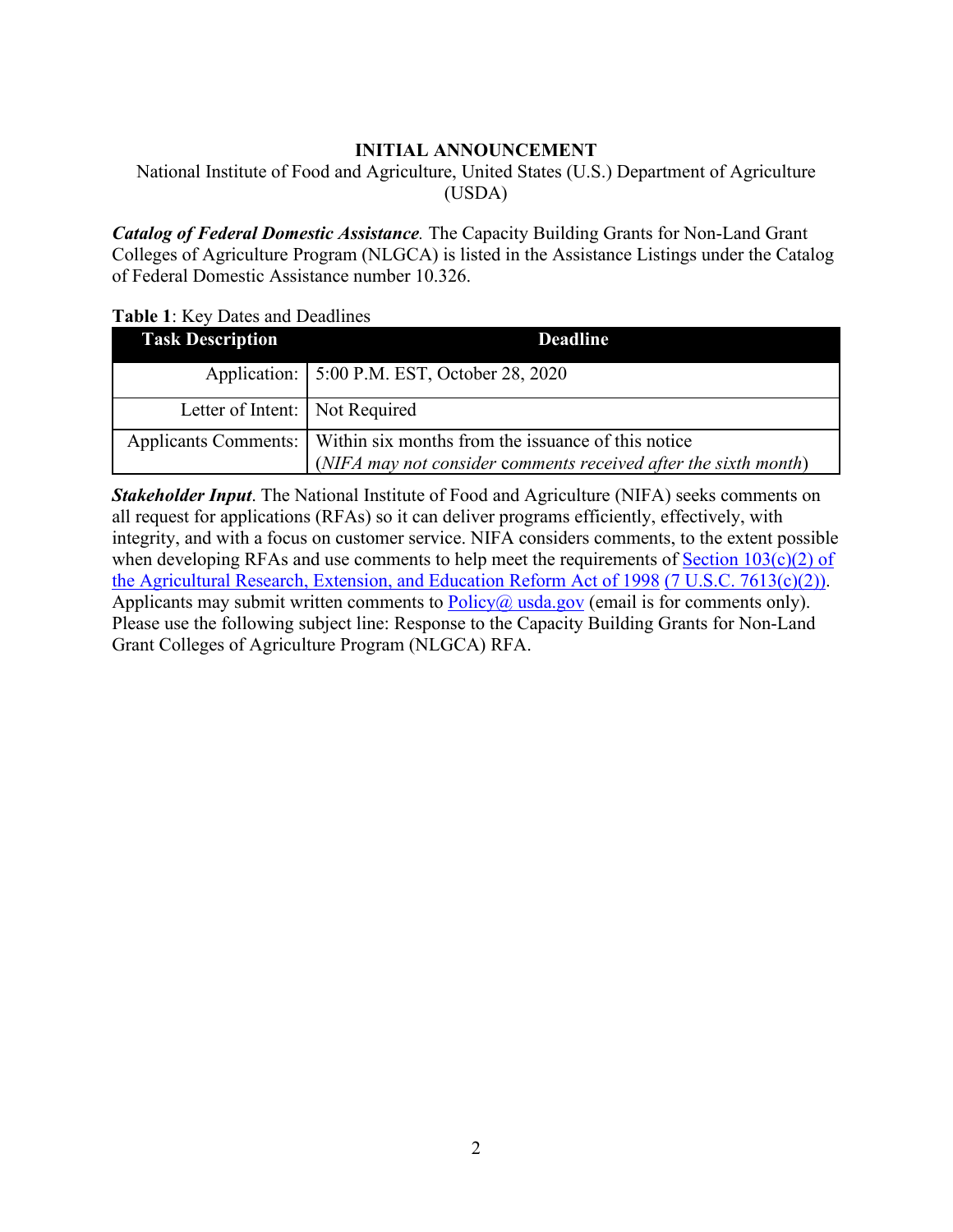#### **EXECUTIVE SUMMARY**

<span id="page-2-0"></span>This notice identifies the objectives for NLGCA projects, deadlines, funding information, eligibility criteria for projects and applicants, and application forms and associated instructions. NIFA requests applications for the Capacity Building Grants for Non-Land Grant Colleges of Agriculture Program (NLGCA) for Fiscal Years (FY) 2020 and 2021 to make competitive grants to NLGCA Institutions to assist in maintaining and expanding their capacity to conduct education, research, and outreach/extension activities related to food, agriculture, natural resources, and human sciences (FANH). The FY 2020 anticipated amount available for grants is approximately \$4.7 million. If this program receives appropriated funds in FY2021, fundable projects identified in this competition may also be supported with FY2021 funds. In this case, a separate RFA may not be issued for the FY2021 funds. The start date of the projects funded with funds appropriated in FY2021 will be adjusted to a date in FY2021.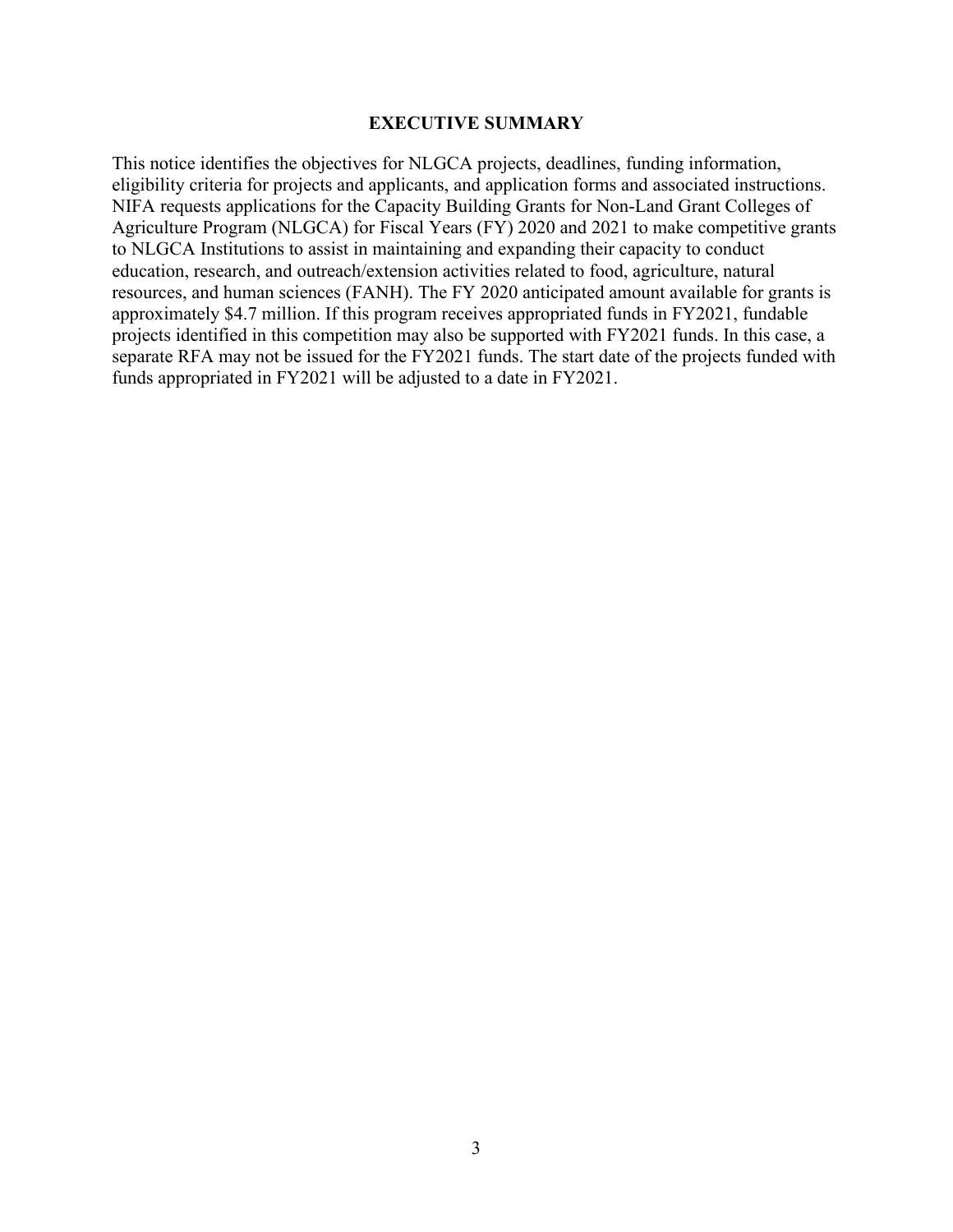| <b>TABLE OF CONTENTS</b> |
|--------------------------|
|--------------------------|

| А.          |  |
|-------------|--|
| <b>B.</b>   |  |
|             |  |
| А.          |  |
| В.          |  |
| C.          |  |
| D.          |  |
|             |  |
| А.          |  |
| <b>B.</b>   |  |
|             |  |
| A.          |  |
| В.          |  |
| $C_{\cdot}$ |  |
|             |  |
| А.          |  |
| В.          |  |
| C.          |  |
| D.          |  |
|             |  |
| А.          |  |
| В.          |  |
| C.          |  |
|             |  |
| А.          |  |
| <b>B.</b>   |  |
| C.          |  |
|             |  |
|             |  |
|             |  |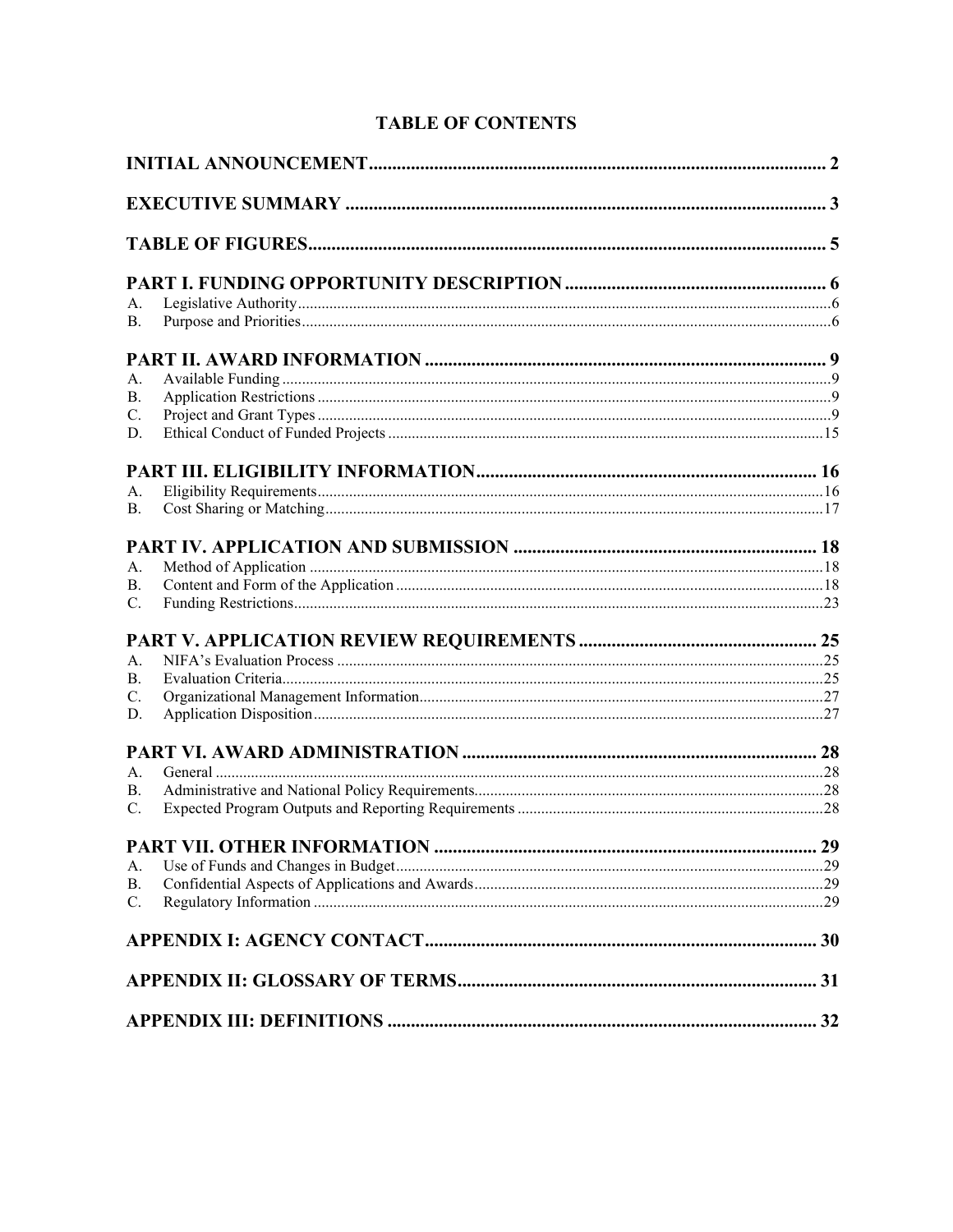# **TABLE OF TABLES**

# <span id="page-4-0"></span>**TABLE OF FIGURES**

|--|--|--|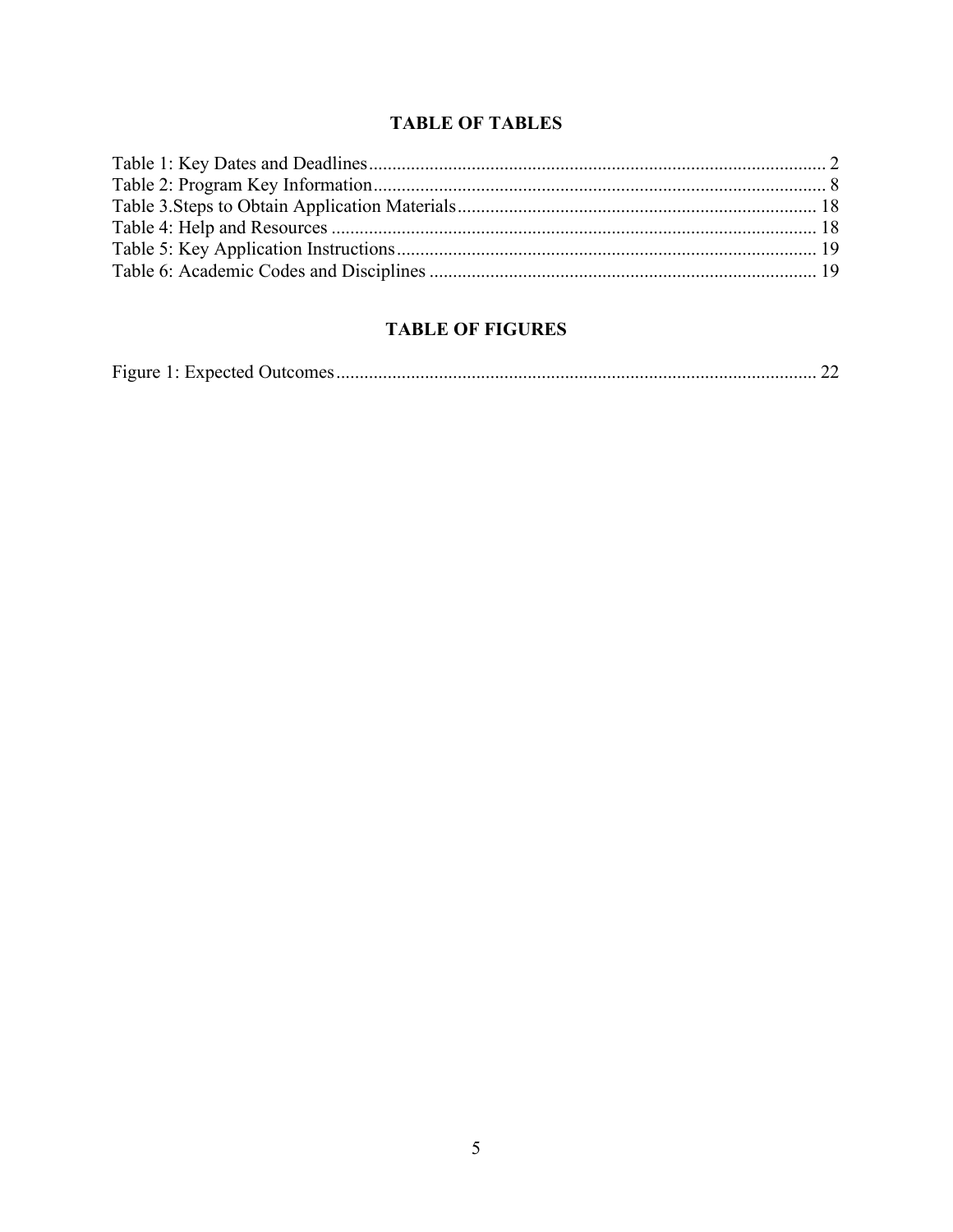## <span id="page-5-0"></span>**PART I. FUNDING OPPORTUNITY DESCRIPTION**

## <span id="page-5-1"></span>**A. Legislative Authority**

This program is administered under the provisions of Section 1473F of the [National Agricultural](https://nifa.usda.gov/sites/default/files/resource/nar77.pdf)  [Research, Extension, and Teaching Policy Act of 1977](https://nifa.usda.gov/sites/default/files/resource/nar77.pdf) (NARETPA), as added by Section 7138 of the [Food, Conservation, and Energy Act of 2008,](https://www.congress.gov/bill/110th-congress/house-bill/2419/text) [\(7 USC 3319i\)](https://uscode.house.gov/view.xhtml?req=(title:7%20section:3319%20edition:prelim)%20OR%20(granuleid:USC-prelim-title7-section3319)&f=treesort&edition=prelim&num=0&jumpTo=true).

Section 7102 of the [Agriculture Improvement Act of 2018](https://www.congress.gov/bill/115th-congress/house-bill/2/text) (Pub. L. 115-334) amended the definition of Non-Land-Grant College of Agriculture (NLGCA). On May 16, 2019, NIFA implemented those changes and invited new requests for NLGCA designation (see the [Federal](https://www.federalregister.gov/documents/2019/05/16/2019-10105/designation-as-a-non-land-grant-college-of-agriculture?utm_content=&utm_medium=email&utm_name=&utm_source=govdelivery&utm_term=)  [Register](https://www.federalregister.gov/documents/2019/05/16/2019-10105/designation-as-a-non-land-grant-college-of-agriculture?utm_content=&utm_medium=email&utm_name=&utm_source=govdelivery&utm_term=) Notice for additional information). All institutions certified as NLGCA prior to December 21, 2018 must [reapply for certification](https://nifa.usda.gov/webform/request-non-land-grant-college-agriculture-designation) and meet the new criteria for NLGCA certification contained in the [Federal Register](https://www.federalregister.gov/documents/2019/05/16/2019-10105/designation-as-a-non-land-grant-college-of-agriculture?utm_content=&utm_medium=email&utm_name=&utm_source=govdelivery&utm_term=) Notice.

#### <span id="page-5-2"></span>**B. Purpose and Priorities**

The National Institute of Food & Agriculture (NIFA) is designated as the lead Federal Agency that supports higher education in the food, agricultural, natural resources, and human sciences (FANH). In this context, NIFA has specific responsibility to initiate and support projects to strengthen higher education teaching programs in the food and agricultural sciences.

The purpose of this program is to assist NLGCA Institutions in maintaining and expanding their capacity to conduct education, research, and outreach/extension activities relating to the FANH sciences. NLGCA Institutions may use the funds to maintain and expand capacity:

- 1. To successfully compete for funds from Federal grants and other sources to carry out educational, research, and outreach/extension activities that address priority concerns of national, regional, State, and local interest.
- 2. To disseminate information relating to priority concerns to:
	- a. interested members of the agriculture, renewable resources, and other relevant communities
	- b. the public
	- c. any other interested entity
- 3. To encourage members of the agriculture, renewable resources, and other relevant communities to participate in priority education, research, and outreach/extension activities by providing matching funding to leverage grant funds
- 4. Through:
	- a. the purchase or other acquisition of equipment and other infrastructure (not including alteration, repair, renovation, or construction of buildings)
	- b. the professional growth and development of the faculty of the NLGCA Institution
	- c. the development of graduate assistantships

*Program Priorities.* Applications that address the national challenge to increase the number and diversity of students entering food and agriculture-related science, technology, engineering, and mathematics (STEM) disciplines are encouraged.

Applications are encouraged that will result in building linkages with other institutions (including other colleges and universities, units of State governments, and private sector entities) having a significant ongoing commitment to the food and agricultural sciences generally and to the specific Need Area(s) for which a grant is requested (see [part II.C.\)](#page-8-3). The goals of such joint initiative should include maximizing the development and use of limited resources (including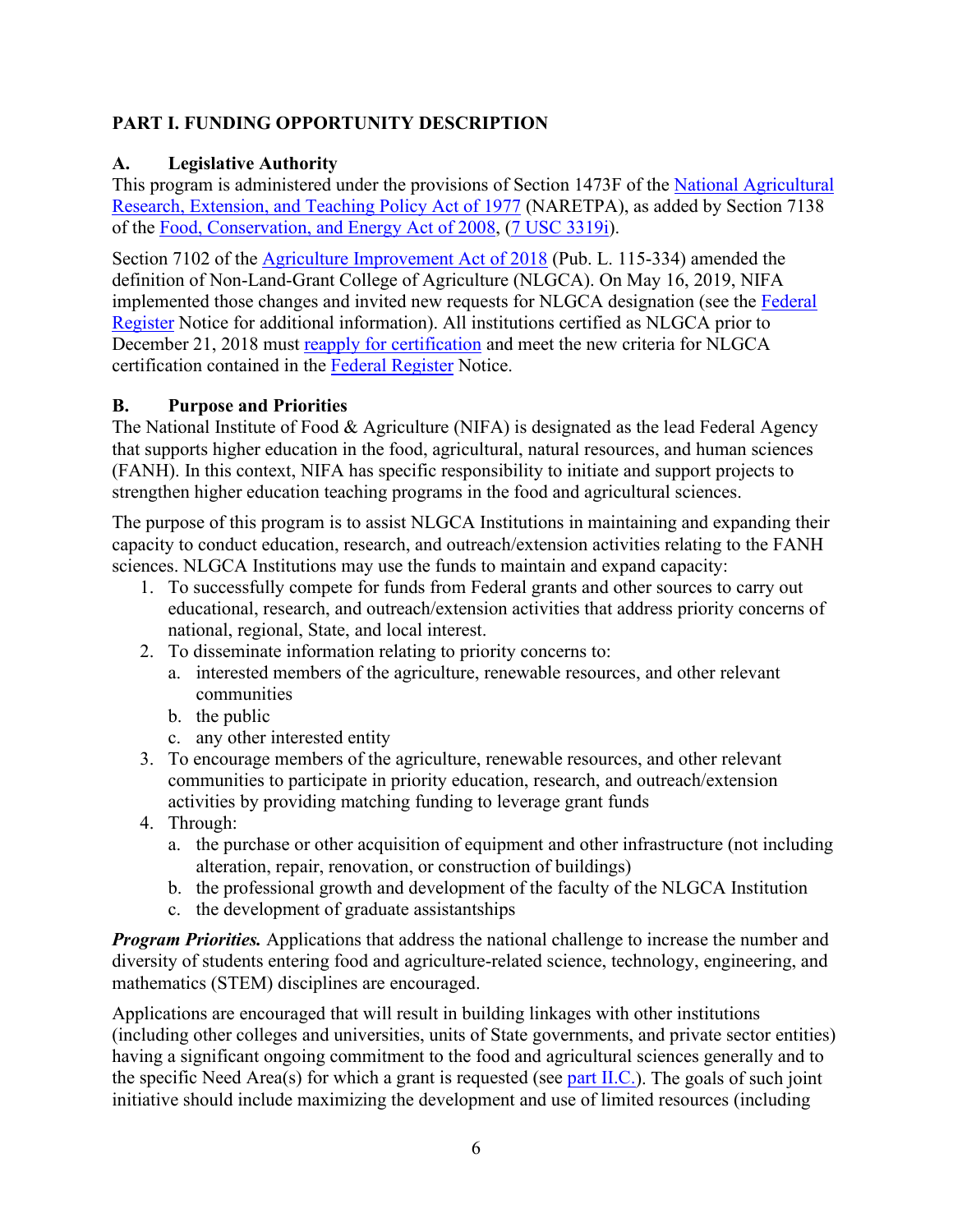faculty, facilities, and equipment) by generating a critical mass of expertise and activity focused on a targeted Need Area(s); increasing cost-effectiveness through achieving economies of scale; strengthening the scope and quality of a project's impact; and promoting coalition building likely to transcend the project's lifetime and lead to future ventures.

*Incorporation of Social Sciences and Enhancing Impacts.* The NLGCA Program supports social and behavioral science disciplines and applications that embrace multi-disciplinary efforts that integrate biological and social sciences. The social and behavioral sciences are important for addressing many of the challenges facing agriculture and rural communities, such as increasing global demand for food production in the face of limited natural resources; improving health and reducing obesity by engaging in heathy diets; and alleviating poverty by fostering economic opportunity. The incorporation of social sciences can result in relevant expertise and professional skills employers anticipate and value.

*eXtension.* NLGCA encourages (but does not require) projects that develop content suitable for delivery through [eXtension.](https://impact.extension.org/)

*Global Engagement*. NIFA supports global engagement that advances U.S. agricultural goals. NIFA recognizes that collaboration with international partners may be necessary to attain the agency's goals for U.S. agriculture, promote global competence of our nation's future agricultural workforce, and promote safe and nutritious food security in a growing world. Therefore, although application to this RFA is limited to eligible U.S. institutions, applicants may collaborate with international partners, to include subcontracts to international partners or other institutions. Applications must clearly demonstrate benefits to the U.S.

*Leadership Skills Development*. The development of leadership skills, knowledge, and qualities are necessary to prepare students for agricultural and related careers in the private sector, government, and academia. NLGCA education applications must demonstrably incorporate a leadership development component to equip students with technical and leadership abilities upon graduation. Specific activities may include:

- 1. Developing practical applications to increase understanding of leadership roles, including critical thinking, problem solving, and communication skills; ethics and professionalism; and working in teams;
- 2. Connecting the academic classroom experience with daily leadership roles and organizational activities;
- 3. Providing opportunities for mentoring and shadowing; and
- 4. Organizing leadership academies, workshops, trainings, etc.

The NLGCA is aligned with the following [USDA Strategic Goals:](https://www.usda.gov/sites/default/files/documents/usda-strategic-plan-2018-2022.pdf) 

1. Strategic Goal 4: Facilitate Rural Prosperity and Economic Development; Objective 4.1: Expand rural business opportunity and rural quality of life with access to capital; improved infrastructure, broadband access and connectivity; and support for workforce availability.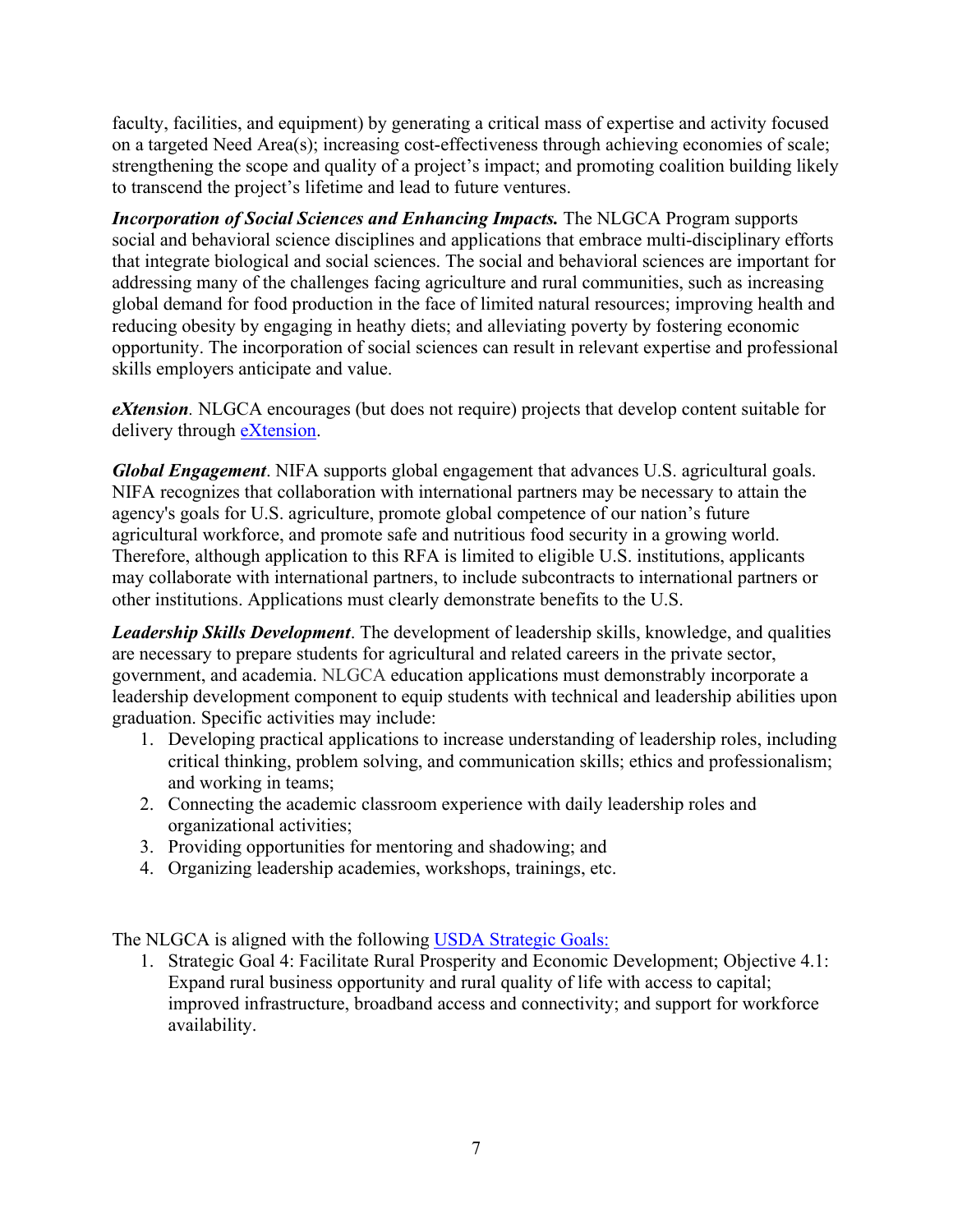| <b>Title</b>                 | <b>Description</b>                           |
|------------------------------|----------------------------------------------|
| Program Code:                | <b>NLGCA</b>                                 |
| Program Code Name:           | Capacity Building Grants for Non-Land Grant  |
|                              | Colleges of Agriculture                      |
| <b>CFDA</b> Number           | 10.326                                       |
| Project Type:                | Research, Education, Extension, Integrated   |
| Grant Type:                  | Regular; Planning/Conference; Collaborative- |
|                              | Joint; Collaborative-Large-scale             |
|                              | Comprehensive Initiative (LCI)               |
| <b>Application Deadline</b>  | October 28, 2020                             |
| <b>Grant Duration:</b>       | Regular 24-36 months; Planning/Conference    |
|                              | 24-36 months; Collaborative-Joint 36 months; |
|                              | Collaborative-large-scale Comprehensive      |
|                              | Initiative (LCI) 36 months                   |
| Anticipated # of Awards:     | 2 per Institution                            |
| <b>Maximum Award Amount:</b> | Regular \$150,000; Planning/Conference       |
|                              | \$30,000; Collaborative-Joint \$300,000,     |
|                              | Collaborative-large-scale Comprehensive      |
|                              | Initiative (LCI) \$750,00                    |

<span id="page-7-0"></span>**Table 2**: Program Key Information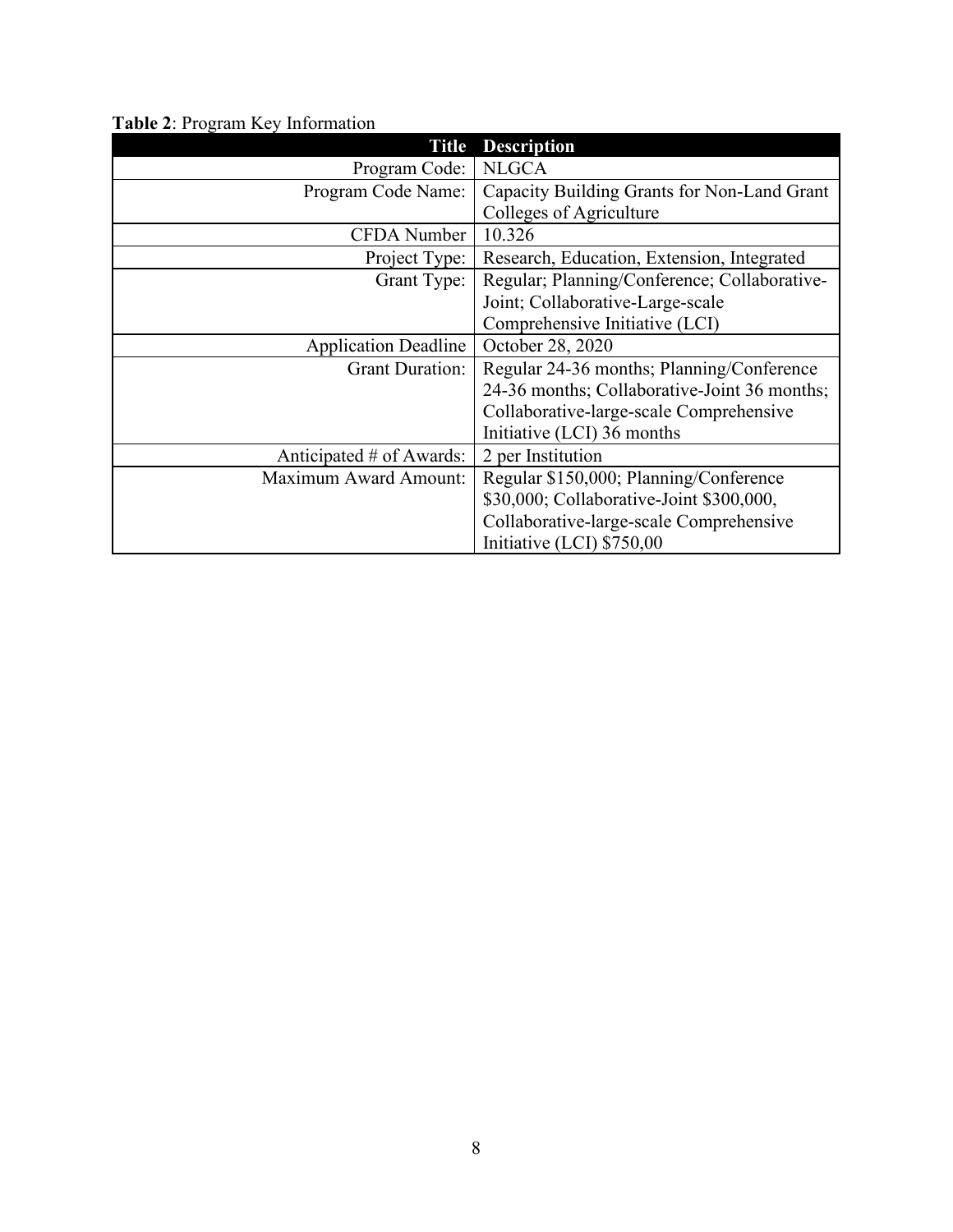## <span id="page-8-0"></span>**PART II. AWARD INFORMATION**

#### <span id="page-8-1"></span>**A. Available Funding**

The anticipated amount available for NLGCA in FY2020 is approximately \$4,700,000. If this program receives appropriated funds in FY2021, fundable projects identified in this competition may also be supported with FY2021 funds. In this case, a separate RFA may not be issued for the FY2021 funds. If applications under this RFA are funded with funds in FY 2021 appropriations, applicants will be notified, and additional documentation may be requested. The start date of the projects funded with funds appropriated in FY2021 will be adjusted to a date in FY2021. USDA is not committed to fund any particular application or to make a specific number of awards. The [Automated Standard Application for Payments,](https://www.fiscal.treasury.gov/fsservices/gov/pmt/asap/asap_home.htm) operated by the Department of Treasury, Bureau of Fiscal Service, is the designated payment system for awards resulting from this RFA.

## <span id="page-8-2"></span>**B. Application Restrictions**

NIFA will evaluate applications using the criteria described in [Part V](#page-24-0) of this RFA. Application for FY2020 is limited to the following applications types:

- 1. *New application*: New applications will be evaluated using the criteria described in [Part](#page-24-0)  [V](#page-24-0) of this RFA and are subject to the due dates herein (see [Appendix III](#page-31-0) for definition).
- 2. *Resubmitted application*: Resubmitted applications must include the respond to the previous review panel summary and are subject to the same criteria and due dates herein. Resubmitted applicants must enter the NIFA-assigned proposal number of the previously submitted application in the *Federal Field (Field 4)* on the application form (see [Appendix III](#page-31-0) for definition).

## <span id="page-8-3"></span>**C. Project and Grant Types**

The following describes the types of *projects* or *grants* that are eligible for funding:

- 1. Project Types. Applicants must propose one of the following project types. Each of the project types include need areas. Applications must demonstrate how the chosen project type and need area will support the legislatively authorized purpose of this program, listed in [Part I§ B](#page-5-2) of this RFA. Projects must address a demonstrated and/or documented issue/problem/challenge of national, regional, state, or local interest within the FANH sciences. This can be undertaken through a variety of mechanisms, approaches, or strategies within the Activity Type.
	- a. *Education.* Applications with an education/teaching focus must address at least one of the Education Need Areas within this subsection. Proposed education focused activities must support for-credit coursework (academic curriculum), leading to a degree within the broadly defined FANH sciences. Projects must be innovative; have potential for adoption by other academic institutions; exhibit broad-based applicability beyond a single course or an individual instructor; have a strong potential for institutionalization; and must be supported by evidencebased studies, publications, or practices. Education Need Areas include:
		- i. *Curriculum Design, Materials Development, Library Resources and Instruction Delivery Systems.* To enhance the NLGCA Institution's capacity to promote new and improved curricula, instructional materials, and other learning resources to increase the quality of curricula in order to attract, recruit, and retain students in the FANH sciences fields. The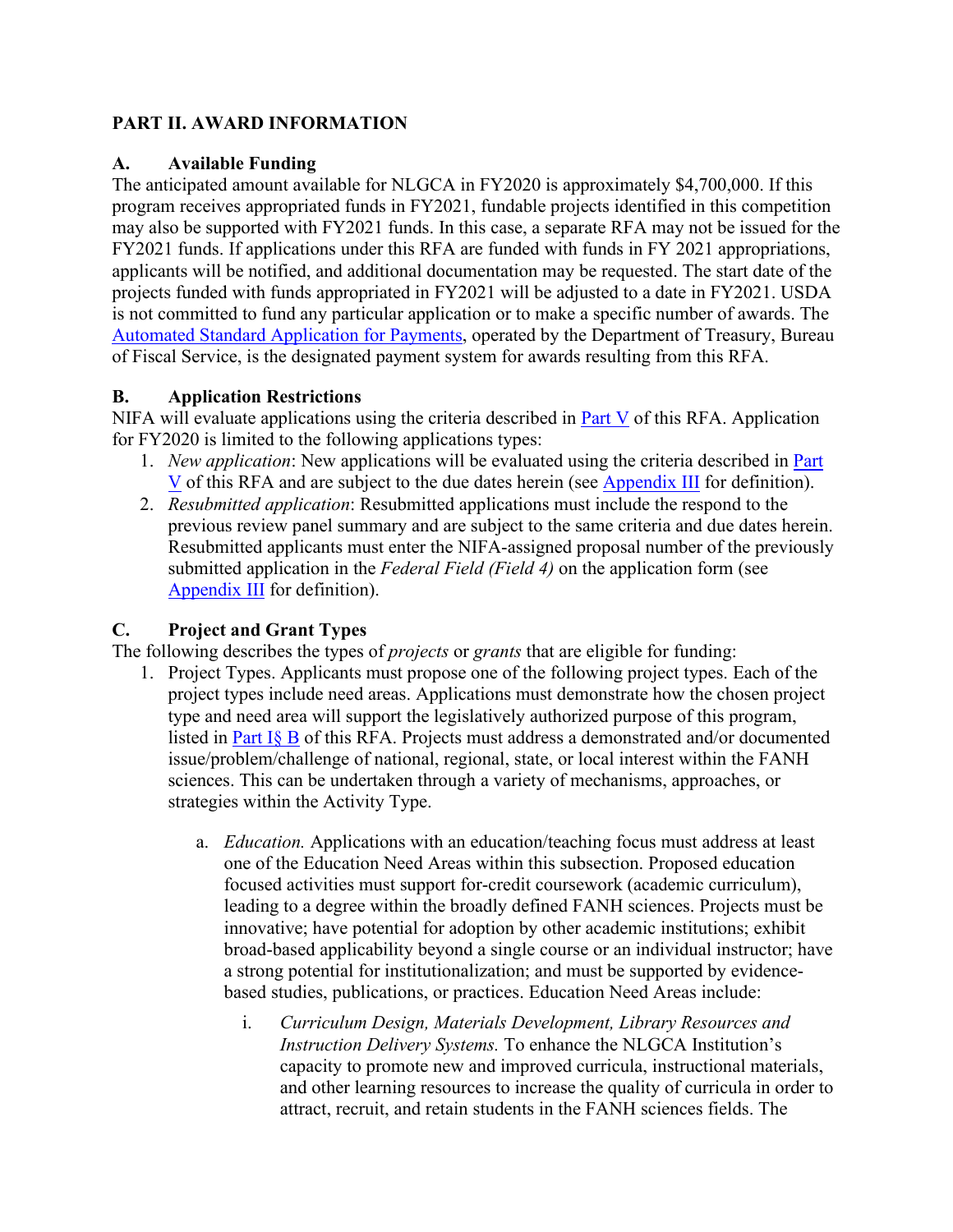objective of the need area is to stimulate the development and use of exemplary education models and materials incorporating the most recent advances in subject matter and research on teaching and learning theory. Projects can include integration of research, education and extension/outreach and be multidisciplinary. Learner-centered instructional techniques, or other improvements in teaching and student learning are encouraged. Projects must demonstrate how the product or education program will reach large audiences efficiently and effectively, provide hands-on learning experiences, extend learning beyond the classroom, reinforce recent research on how to motivate students to learn, retain, apply, and transfer knowledge, skills, and competencies, and/ or integrate and synthesize knowledge. The choice for which strategy to employ must be based on the most current research or studies and references must be included.

Projects may emphasize, but are not limited to: the development of courses of study, degree programs, and instructional materials; incorporating alternative instructional methodologies that respond to differences in student learning styles; inter-institutional collaborations that deliver instruction in ways that maximize program quality and reduce unnecessary duplication; the use of new approaches to the study of traditional subjects; the introduction of new subjects; or new applications of knowledge pertaining to agri-science and agri-business content. The end goal is to have these activities fully institutionalized so they can be sustained and not just a one-time activity, in order to show impacts on the institution's educational capacity.

- ii. *Scientific Instrumentation for Education.* To provide students and faculty in science-oriented courses with suitable and modern equipment that involves them in work essential for food and agricultural sciences education and research programs. Applications may include, but are not limited to: acquiring new, state-of-the-art instructional, laboratory, classroom, and research scientific equipment; upgrading existing equipment, or replacing non-functional or obsolete equipment. See section IV § C of this RFA for additional funding restrictions.
- iii. *Student Recruitment, Retention, and Educational Equity.* To enhance educational equity for under-represented students, and to strengthen student recruitment and retention programs in order to promote the future strength of the Nation's professional and technical workforce in the food and agricultural sciences. Applications may include, but are not limited to: projects to attract increased numbers of students from under-represented groups; engagement with communities/collaborators/or other partners in utilizing or employing students and graduates; development and/or implementation of agricultural and science literacy programs at the high school level; and, mentoring programs and other initiatives for student retention.
- iv. *Experiential Learning.* To further the development of student scientific and professional competencies through experiential learning programs.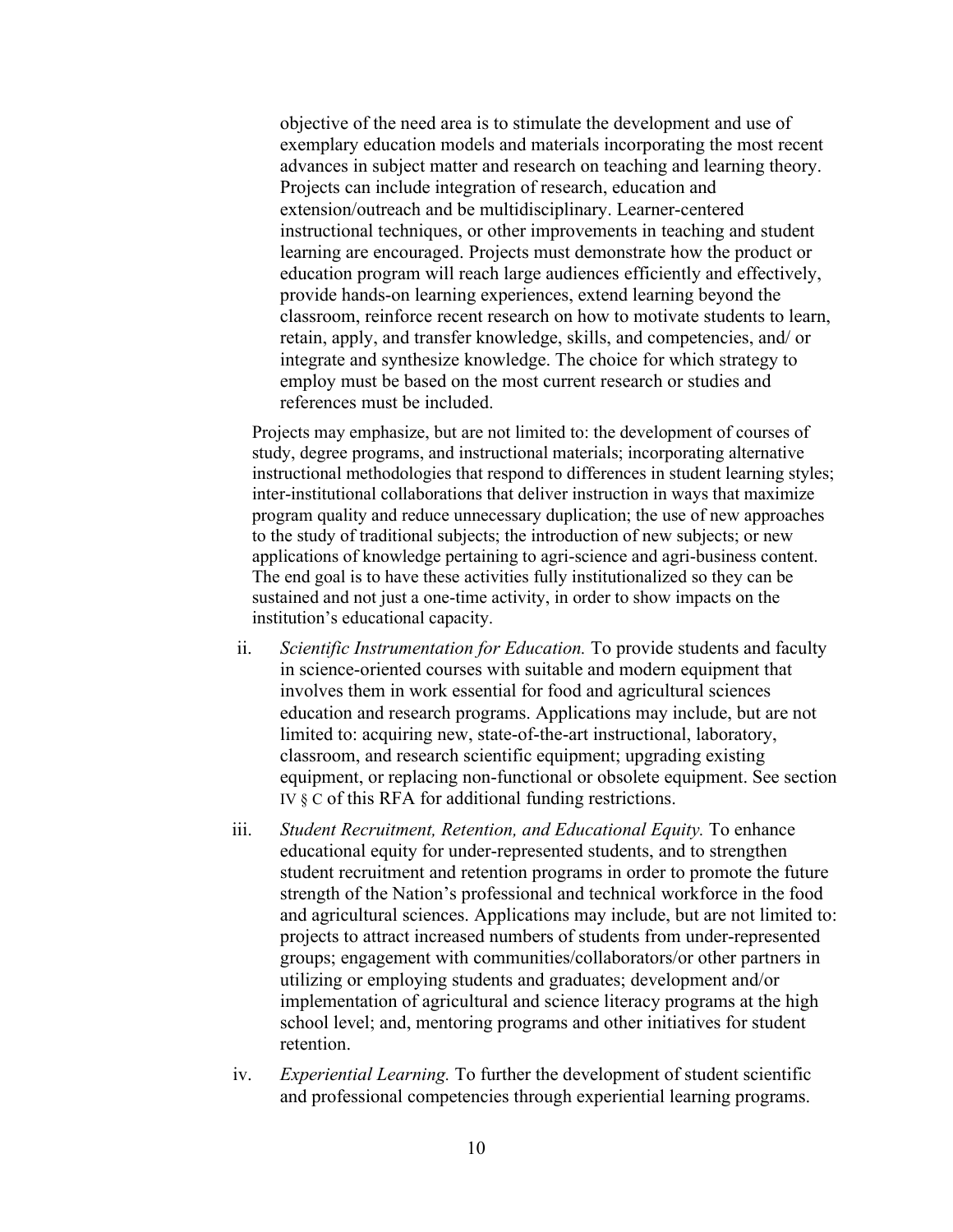The projects might include but are not limited to: experiential learning in laboratory research or field-based internships that support topics in FANH sciences; establish instructional methodologies which engage students in experiential learning opportunities (i.e. service learning, case studies, or undergraduate research projects); or career and higher education counseling.

- v. *Professional Development for Faculty Members.* To enhance the NLGCA Institution's capacity to advance faculty development in the areas of teaching competency and leadership, subject matter expertise, or student recruitment and advising skills, in order to better advise and provide students the experience or knowledge that will encourage them to pursue advanced postsecondary degrees in the FANH sciences, or prepare them for the food and agricultural sciences workforce. Training of targeted faculty recipients can be formal or informal and must be relevant to the identified educational needs of the students, who will be the beneficiaries of such faculty development. Any faculty recipient of support must meet the requirements of an eligible participant.
- vi. *Collaborative Interaction with Other Academic Institutions.* To enhance the NLGCA institution's capacity to promote partnerships with secondary, two-year postsecondary, or other postsecondary academic institutions to support postsecondary instruction (i.e., providing coursework targeted at undergraduate students, but that may also be available for advanced placement credit for secondary students; for transfer credit from associatedegree programs into baccalaureate-level programs; or for postsecondary faculty development that includes research sabbaticals), in order to encourage and facilitate transfer and matriculation into postsecondary programs within the food and agricultural sciences. Emphasis between secondary and higher education institutions may focus on, but is not limited to, the development and use of articulation agreements, 2+2 or 2+2+2 arrangements, advanced placement credit transfer, or the sharing of faculty and facilities. Partnerships, collaborative arrangements and shared resources between institutions (including course credit sharing arrangements) are encouraged.

Projects must contribute to the academic community's understanding about how new strategies are transferred to diverse settings and about how they impact student learning. Evaluation plans shall explore opportunities for adapting new strategies in diverse educational settings. Projects that specifically address challenges to achieving widespread adoption of proven practice are especially encouraged. **Note:** NLGCA grant funding cannot be used to provide student scholarships or other tuition-remission activity.

b. *Research.* Applications with a research focus must address at least one of the Research Need Areas discussed in this subsection. Research Need Areas may encourage student assistantships. Such student learning opportunities must emphasize team-oriented, problem-solving, decision-making situations in the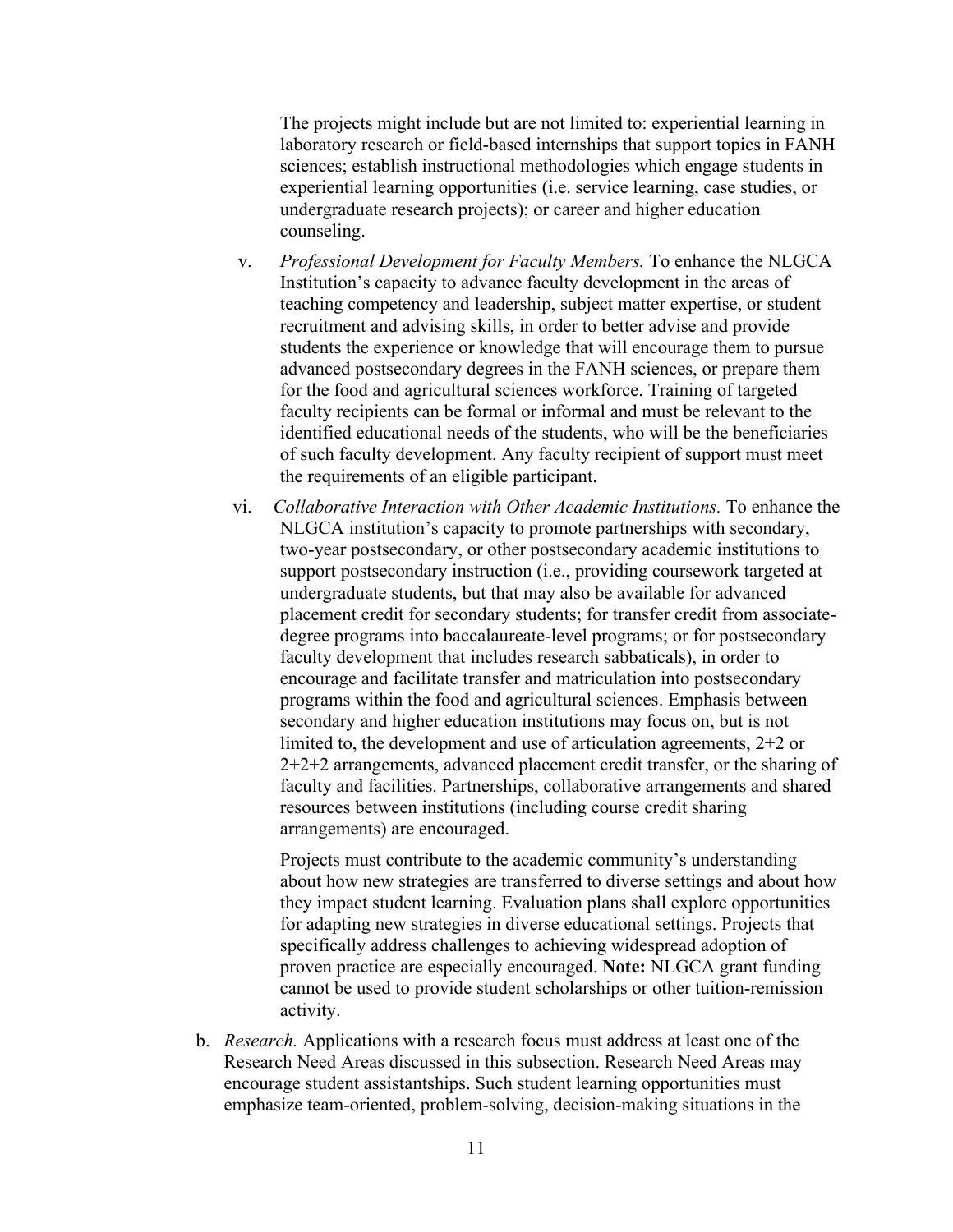context of addressing real-world research experiences. Projects addressing student assistantships must: (1) demonstrate how the experience will produce qualified and well trained graduates; (2) contain an evaluation process involving both the faculty or mentor to assure that students meet project objectives; and (3) document that the field of science under consideration is experiencing a shortage of scientific and professional personnel, and how the project plans to address this deficiency. Individual students may be supported under this opportunity for up to three years (including summers, semesters, or semester breaks). Requested project funds may be used as stipends for students while they are working in research/field settings. (NLGCA funds cannot be used to fund student scholarships or other tuition-remission activity). Students will be required to prepare written and oral summaries of the experiential learning gained through this opportunity. To attract high-caliber students, stipends should be competitive with alternative employment options. A modest amount of funds may be requested for materials/supplies to facilitate a student's broad exposure to research/field techniques and methodologies. Recipients are encouraged to take advantage of any related paid internship opportunities provided by County, State, Federal, business and industry sources. Research Need Areas include:

- i. *Studies and Experimentation in Food and Agricultural Sciences.* To advance the body of knowledge within the FANH sciences, projects addressing this need area are encouraged to focus on multidisciplinary and interdisciplinary research activities addressing systems oriented, critical issues, rather than single, discipline-specific research studies.
- ii. *Applied Studies in the Food and Agricultural Sciences*. To apply the body of knowledge in those natural and social sciences that comprise the food and agricultural sciences to address real-world problems, including applied research activities focusing on community and economic development issues related to food, nutrition, conservation, and renewable natural resources.
- iii. *Centralized Research Support Systems*. To innovate and establish centralized research support systems (including but not limited to: technology-based information delivery systems, digital or physical storage and maintenance of data, and expert service centers) that meet national needs or serve regions of NLGCA institutions, or provide research support more economically, thereby freeing up resources for other research uses.
- c. *Outreach/Extension.* Applications with an outreach/extension focus must address at least one of the Outreach/Extension Need Areas discussed in this subsection. Outreach/Extension projects generally focus on a primary, targeted, beneficiary consisting of individuals and communities outside of a formal, academic program setting. Applications may choose to develop studies that have relevancy and application within the communities that these institutions serve. Outreach/Extension Need Areas include the following:
	- i. *4-H, or Other, Similar Youth Development Activity.* To cultivate important life skills in youth that build character and assist them in making appropriate life and career choices. At-risk youth targeted in such projects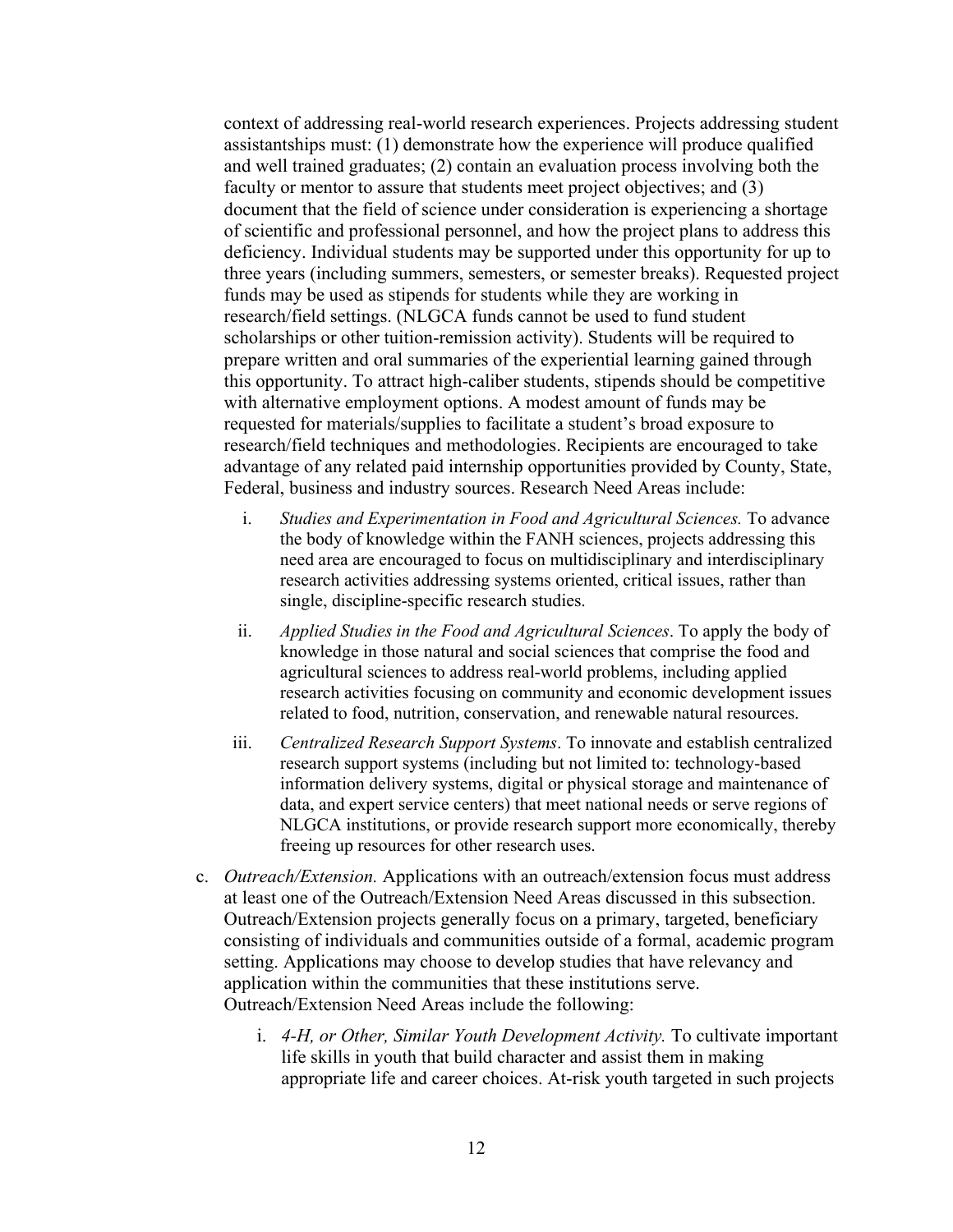must be encouraged to participate in academic retention and enrichment programs.

- ii. *FANH Sciences*. To improve research and educational programs that help individuals learn new ways to produce income through alternative enterprises; improve marketing strategies and management skills; and assist farmers, ranchers, and foresters to improve productivity through sound resource management strategies and marketing.
- iii. *Leadership Development*. To train outreach/extension professionals and volunteers to deliver programs in agriculture, gardening, health and safety, family and consumer issues; and to support Agriculture in the Classroom, 4- H youth development, or other similar programs that encourage greater involvement and leadership roles within the community.
- iv. *Natural Resources*. To inform landowners and homeowners how to use natural resources wisely and to protect the environment with educational programs.
- v. *Human, Family, and Consumer Sciences*. To help families become resilient and healthy by teaching nutrition, food preparation skills, positive childcare, parenting, family communication, financial management, and health care strategies.
- vi. *Community and Economic Development*. To assist local governments, community, and non-profit organizations to investigate and create viable options for economic and community development.
- vii. *Technology-based Information Delivery Systems*. To promote improvements in the delivery of benefits of food and agricultural sciences to producers and consumers, particularly those who are currently disproportionately low in receipt of such benefits.
- d. *Integrated.* An Integrated Project includes at least two of the three functions of the agricultural knowledge system (i.e., education, research, and outreach/extension) within a project. The functions addressed in the project must be focused around a problem or issue and must be interwoven throughout the life of the project to complement and reinforce one another. The functions must be interdependent and necessary for the success of the project and no more than two-thirds of the project's budget may be focused on a single component.

For Integrated projects that include an Education component, note that routine use of graduate and postdoctoral students as personnel on research projects is not considered education for the purposes of this program. Only students actively engaged in the scholarship of research or outreach/extension projects are considered as education. Actively engaged students may contribute to presentations, articles, posters, and other expressions of scholarship that reflect their own work on the PD's project.

For Integrated projects that include an Outreach/Extension component, activities will synthesize and incorporate a wide range of relevant research results. However, research-related activities such as publication of papers or speaking at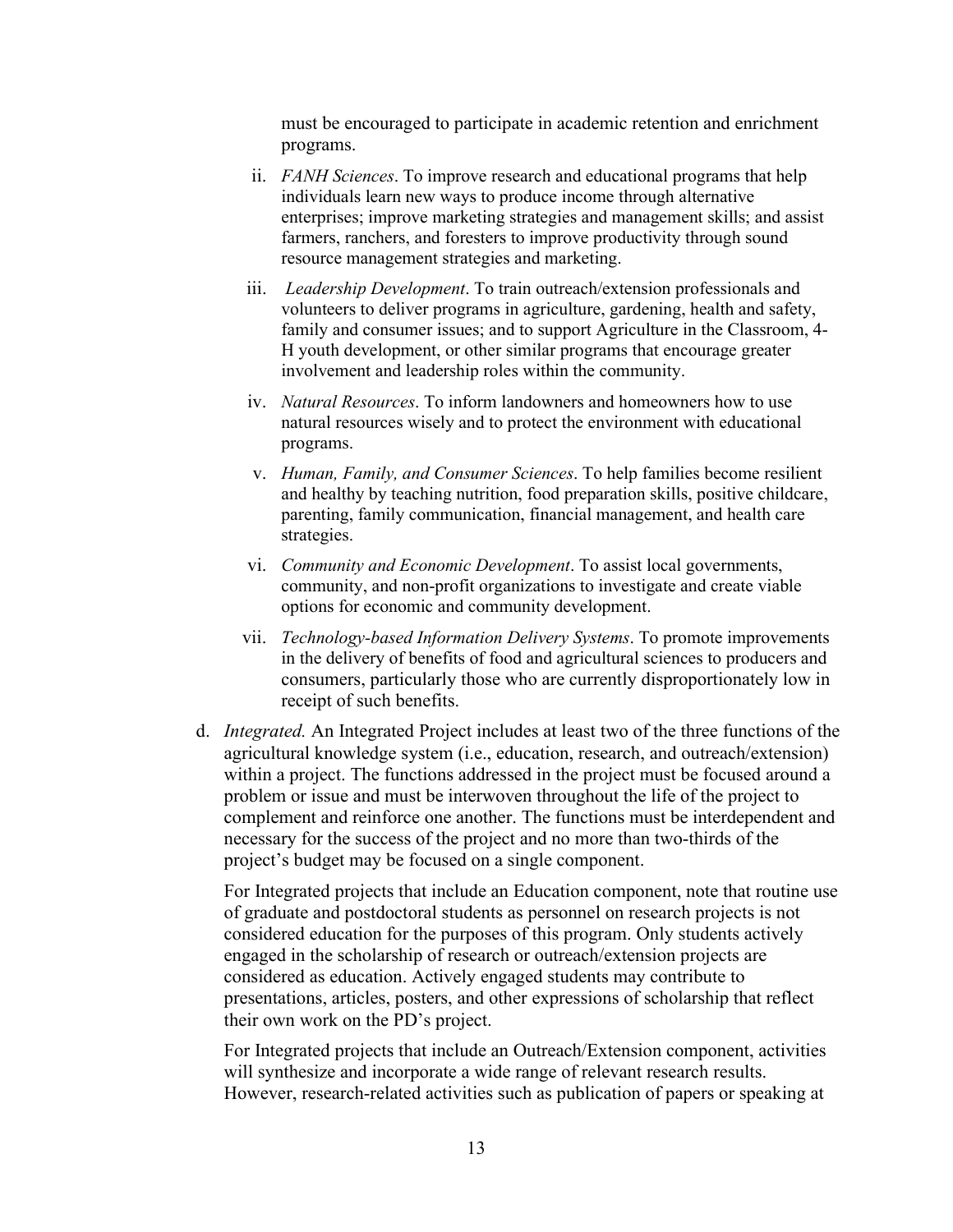scientific meetings are not considered "Outreach/Extension" for the purpose of an Integrated Project.

- 2. Grant Types. Applicants must select the appropriate grant type.
	- a. *Regular.* Applicants in this grant type may request up to \$150,000. This is an award instrument by which NIFA agrees to support a specified level of effort for a predetermined project period without the announced intention of providing additional support at a future date.
	- b. *Planning Activity/Conference.* Applicants in this grant type may request up to \$30,000 (total conference, not per year) to facilitate strategic planning session(s) required of faculty, industry, professional association, community leaders, or other necessary participants for the specific purpose of developing a formal plan leading to a subsequent submission of a collaborative grant as described directly below in D.3.a. and b. A Planning Activity/Conference grant application may not be submitted in the same year for which a collaborative grant application for the same project is also submitted.
	- c. *Collaborative.* Collaborative grants support projects with at least one additional partner or a multi-partner approach Collaborative grants should build linkages to generate a critical mass of expertise, skill and technology to address education/teaching programs related to the FANH sciences. Grants can reduce duplication of efforts and/or build capacity and must be organized and led by a strong applicant with documented project management knowledge and skills to organize and carry out the initiative. The partners must share grant funds (see explanation of required funds distribution percentage among partners in the definition).
		- i. *Joint Grants (Applicant + One or more partners).* Applicants may request up to \$300,000 (total, not per year) for a Joint Project Proposal. In a joint grant, the applicant executes the project with assistance from at least one additional partner. The partner(s) must share grant funds (see explanation of required funds distribution percentage among partners in the definition of a Joint Project Proposal in [Appendix III\)](#page-31-0).
		- ii. *Large-scale Comprehensive Initiatives (LCI) (Applicant + two or more partners).*  Applicants may request up to \$750,000 (total, not per year) for a largecomprehensive initiative (LCI) Project Proposal. In an LCI Grant, the applicant executes the project with assistance from at least two additional partners. Additional partners must share grant funds (see explanation of required funds distribution percentage among partners in the definition of a LCI Project Proposal in **Appendix III**). An LCI project differs from a Joint Project Proposal in project scope and impact. LCI Project Proposals must support a multi- partner approach to solving a major state or regional challenge facing the agricultural sciences at the postsecondary level. LCI Project Proposals are characterized by multiple partners (each providing a specific expertise) organized and led by a strong applicant with documented project management ability to organize and carry out the initiative.

Note: LCI Projects must include both the Research & Related Budget and the Research & Related Subaward Budget Attachment Forms. The forms must clearly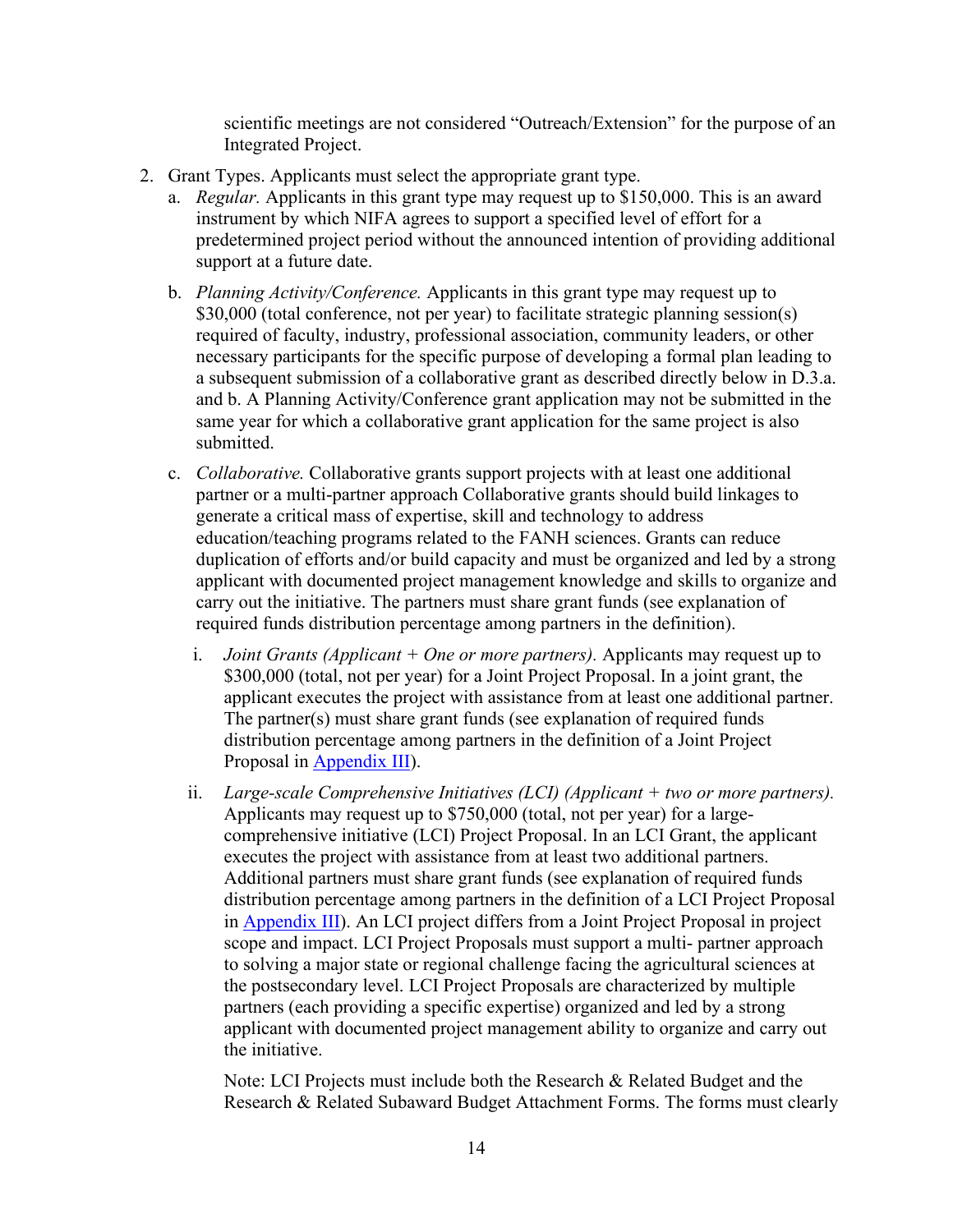identify the total grant funding anticipated for the applicant and each partner to demonstrate the required sharing percentage. All expenditures for the applicant and all partners must be further itemized in the Budget Justification.

LCI Project Proposal funds do not have to be divided equally among project years, nor do they need to be divided equally among project partners. LCI projects must include a statement on expected impacts of the project as well as an Evaluation Plan to measure success.

#### <span id="page-14-0"></span>**D. Ethical Conduct of Funded Projects**

In accordance with sections [2, 3, and 8 of 2 CFR Part 422,](https://ecfr.io/Title-02/pt2.1.422) institutions that conduct USDAfunded extramural research must foster an atmosphere conducive to research integrity, bear primary responsibility for prevention and detection of research misconduct, and maintain and effectively communicate and train their staff regarding policies and procedures. In the event an application to NIFA results in an award, the Authorized Representative (AR) assures, through acceptance of the award that the institution will comply with the above requirements. Award recipients must, upon request, make available to NIFA the policies, procedures, and documentation to support the conduct of the training. See [Responsible and Ethical Conduct of](https://nifa.usda.gov/responsible-and-ethical-conduct-research)  [Research](https://nifa.usda.gov/responsible-and-ethical-conduct-research) for further information.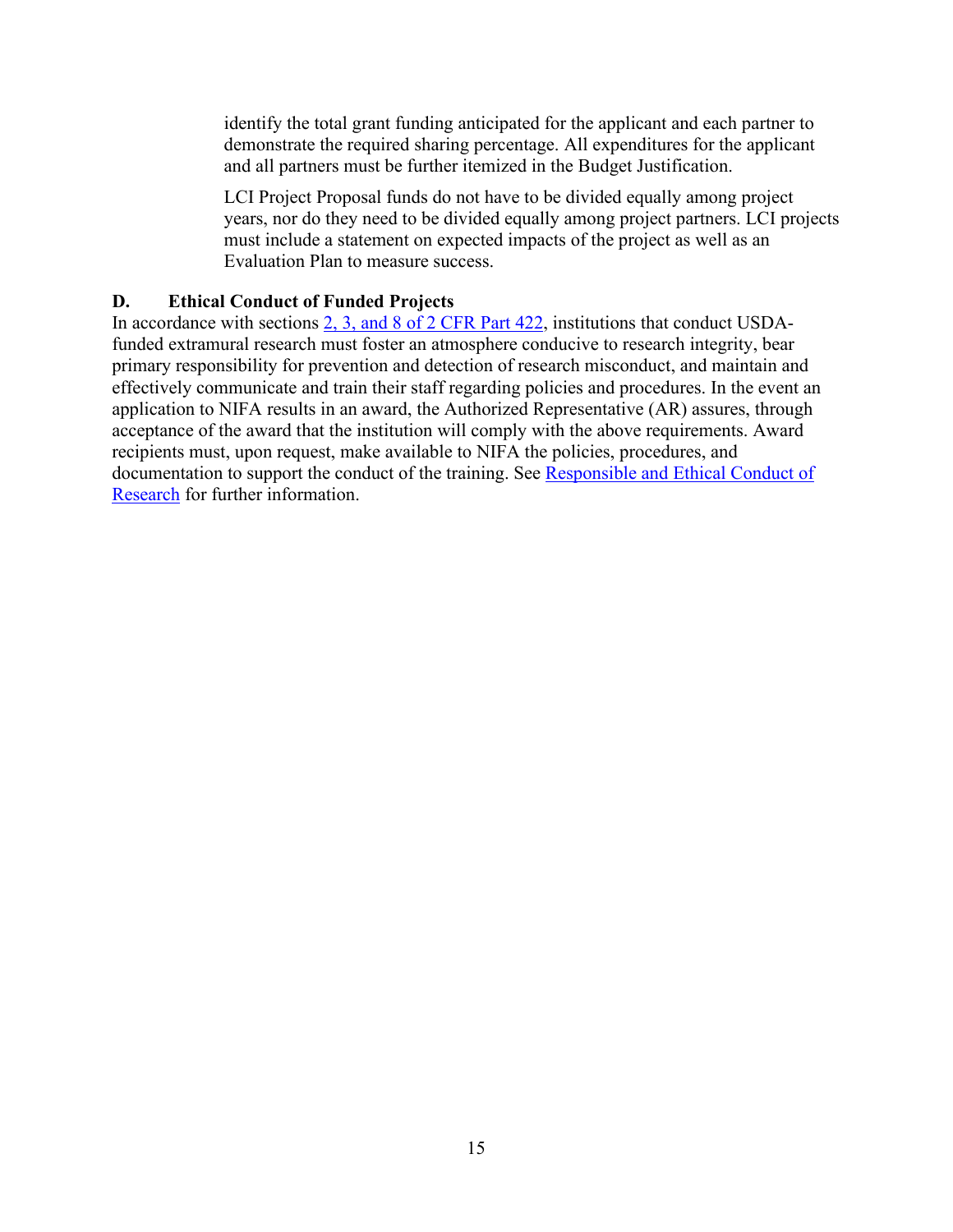## <span id="page-15-0"></span>**PART III. ELIGIBILITY INFORMATION**

#### <span id="page-15-1"></span>**A. Eligibility Requirements**

Applicants for the NLGCA must meet all the requirements discussed in this RFA. Applications may only be submitted by a Non-Land Grant College of Agriculture (NLGCAs) certified as such by the NIFA at the time of application. A current list of NLGCA's certified by NIFA can be found at the [NLGCA List Resource webpage.](https://nifa.usda.gov/resource/nlgca-list) Award recipients may subaward to organizations not eligible to apply to this grants program, providing such organizations are necessary for the conduct of the project. All institutions certified as NLGCA prior to December 21, 2018 must reapply for certification and meet the new criteria for NLGCA certification contained in the [Federal Register](https://www.federalregister.gov/documents/2019/05/16/2019-10105/designation-as-a-non-land-grant-college-of-agriculture?utm_content=&utm_medium=email&utm_name=&utm_source=govdelivery&utm_term=) Notice.

In order for an institution to qualify as a NLGCA, it must be a public college or university offering a baccalaureate or higher degree in the study of agricultural sciences, forestry, or both, which is any of the 32 specified Areas of Study: Agricultural and domestic animal services; Agricultural and extension education services; Agricultural and food products processing; Agricultural business and management; Agricultural communication or agricultural journalism; Agricultural economics; Agricultural engineering; Agricultural mechanization; Agricultural production operations; Agricultural public services; Agriculture; Animal sciences; Applied horticulture or horticulture operations; Aquaculture; Equestrian/Equine Studies; Floriculture or floristry operations and management; Food science; Forest sciences and biology; Forestry; Greenhouse operations and management; International agriculture; Natural resource economics; Natural resources management and policy; Natural resources or conservation; Ornamental horticulture; Plant nursery operations and management; Plant sciences; Range science and management; Soil sciences; Turf and turfgrass management; Urban forestry; and Wood science and wood products or pulp or paper technology. If you are not sure if you are eligible to request NLGCA designation, you can look at the [NLGCA](https://nifa.usda.gov/resource/nlgca-eligibility-flow-chart)  [Eligibility Flow Chart.](https://nifa.usda.gov/resource/nlgca-eligibility-flow-chart)

In addition, Section 7102 of the Agriculture Improvement Act of 2018 removed the opt-in, opt-out language that had previously required Hispanic Serving Agricultural Colleges and Universities (HSACU) and McIntire-Stennis Colleges and Universities to relinquish that status if they wanted to pursue NLGCA designation. There are no longer any such limitations.

To request that NIFA provide certification of NLGCA status, an Authorized Representative must go to th[e Non-Land-Grant University designation webpage](https://nifa.usda.gov/webform/request-non-land-grant-college-agriculture-designation) and complete a web-based form indicating the institution meets the NLGCA qualifications. Within 30 days of submission, NIFA will provide the administrative point of contact specified on the request, with a certification of NLGCA designation or a response indicating why the request for certification is being denied.

For the purposes of this program, the individual branches of a college or university that are separately accredited as degree-granting institutions as indicated per the Official List of Certified Non-Land Grant Colleges of Agriculture, are treated as separate institutions, and are therefore eligible to apply for NLGCA Program awards. Separate branches or campuses of a college or university that are not individually accredited as degree-granting institutions are not treated as separate institutions and are therefore not eligible to submit an application. Accreditation must be conferred by an agency or association recognized by the Secretary of the U.S. Department of Education.

NLGCA applicants may submit (as the lead applicant) any number of applications in response to this RFA; however, your institution will be limited to a maximum of two grant awards as the lead (applicant) institution. Your institution may participate in any number of NLGCA-funded projects as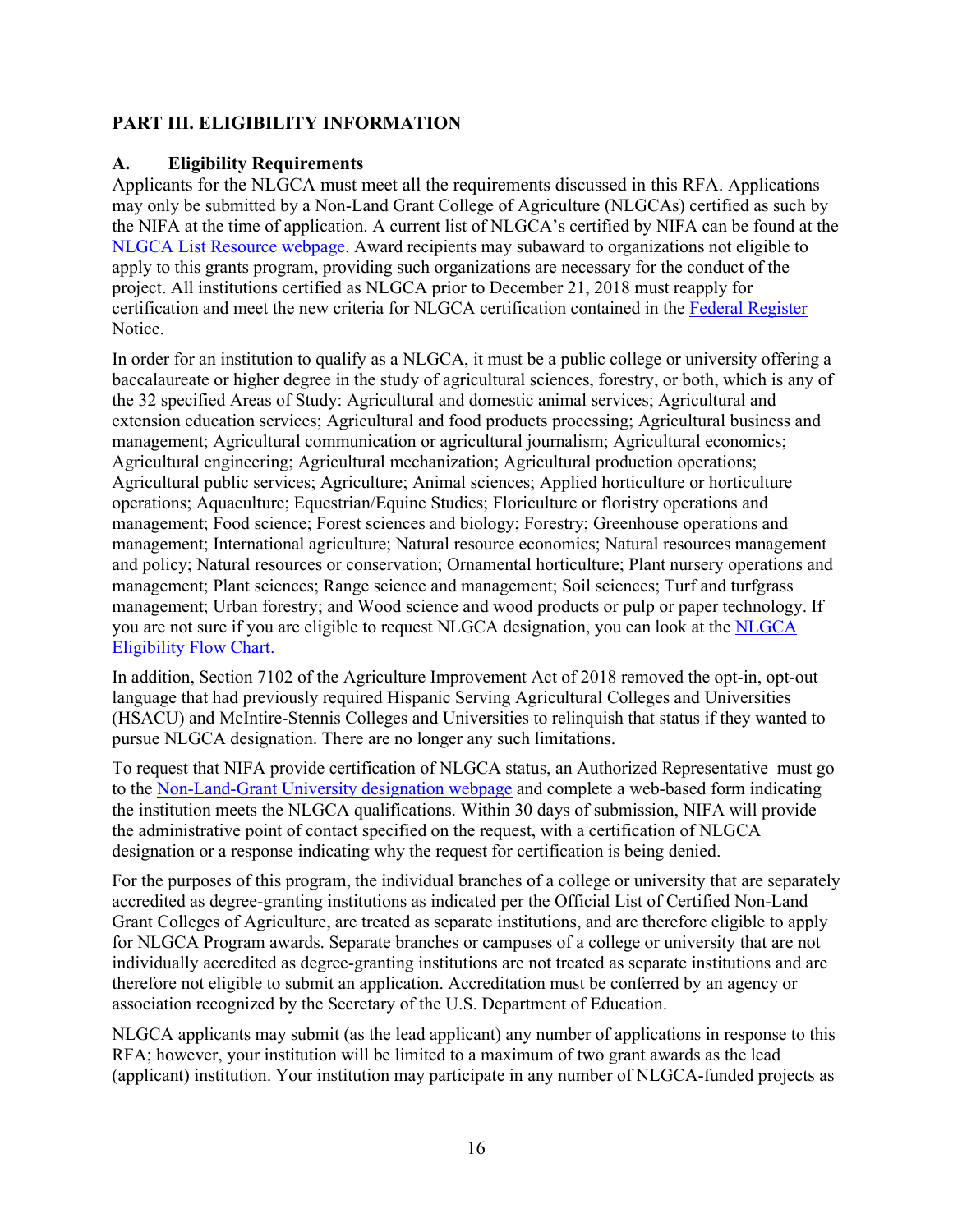a partner institution in any given year. However, a Project Director is limited to one funded-project, for which they are the lead Project Director in the FY competition.

**Failure to meet the eligibility criteria by the application deadline may result in exclusion from consideration or, preclude NIFA from making an award**. For those new to Federal financial assistance, NIFA's [Grants Overview](https://nifa.usda.gov/resource/grants-overview) provides highly recommended information about grants and other resources to help understand the Federal awards process.

*Duplicate or Multiple Submissions* – duplicate or multiple submissions are not allowed. NIFA will disqualify both applications if an applicant submits duplicate or multiple submissions. For those new to Federal financial assistance, NIFA's [Grants Overview](https://nifa.usda.gov/resource/grants-overview) provides highly recommended information about grants and other resources to help understand the Federal awards process.

## <span id="page-16-0"></span>**B. Cost Sharing or Matching**

*No Match Required* - The NLGCA has *NO* matching requirement. NIFA will not factor matching resources into the review process as an evaluation criterion.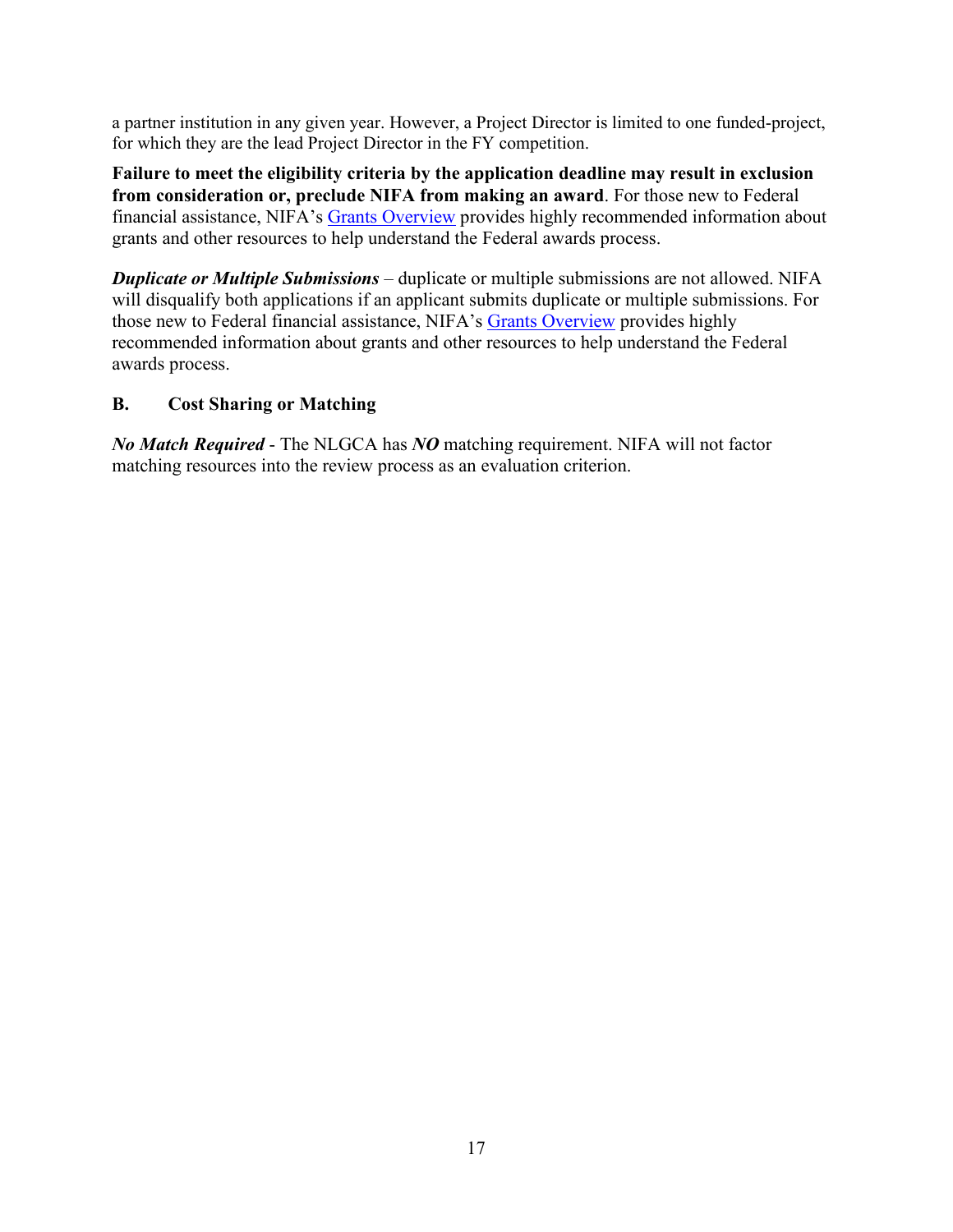## <span id="page-17-0"></span>**PART IV. APPLICATION AND SUBMISSION**

## <span id="page-17-1"></span>**A. Method of Application**

Applicants must apply to this RFA electronically; no other method or response is accepted. The electronic application for this RFA and additional resources are available on [Grants.gov](https://www.grants.gov/) and [Grants 101.](https://www.grants.gov/web/grants/learn-grants/grants-101/pre-award-phase.html/) **Table 3** provides instructions on how to obtain an electronic application. **Part II § 1** of the [NIFA Grants.gov Application Guide](https://apply07.grants.gov/apply/opportunities/instructions/PKG00249520-instructions.pdf) (Application Guide) contains detailed information regarding the [Grants.gov](https://www.grants.gov/) registration process.

## <span id="page-17-3"></span>**Table 3.**Steps to Obtain Application Materials

| <b>Steps</b>       | <b>Action</b>                                                                                                      |
|--------------------|--------------------------------------------------------------------------------------------------------------------|
| Step One: Register | New Users to Grants.gov must register early with Grants.gov prior to<br>submitting an application (Register Here). |
| Step Two:          | Download and Install Adobe Reader (see Adobe Software Compatibility                                                |
| Download Adobe     | for basic system requirements)                                                                                     |
| Step Three: Find   | Using this funding opportunity number USDA-NIFA-NLGCA-007392,                                                      |
| Application        | search for application here: Opportunity Package.                                                                  |
| Step Four: Assess  | Contact an AR prior to starting an application to assess the organization's                                        |
| Readiness          | readiness to submit an electronic application.                                                                     |

## <span id="page-17-4"></span>**Table 4**: Help and Resources

| <b>Grants.gov Support</b><br><b>NIFA Support</b>                                                                                                                                                                                                                                                                                                                                                                                                              |  |
|---------------------------------------------------------------------------------------------------------------------------------------------------------------------------------------------------------------------------------------------------------------------------------------------------------------------------------------------------------------------------------------------------------------------------------------------------------------|--|
| <b>Grants.gov Online Support</b><br>Telephone support: 800-518-4726 Toll-<br>Email: electronic@usda.gov<br>Free or 606-545-5035<br>Phone: 202-401-5048<br>Email support: support@grants.gov<br>Key Information: Business hours: Monday<br>Self-service customer based support:<br>thru Friday, $7a.m. - 5p.m. ET$ , except<br>Grants.gov iPortal<br>federal holidays<br>Key Information: Customer service<br>business Hours 24/7, except federal<br>holidays. |  |

# <span id="page-17-2"></span>**B. Content and Form of the Application**

The [Application Guide](https://apply07.grants.gov/apply/opportunities/instructions/PKG00249520-instructions.pdf) is part of the corresponding application package for this RFA. The RFA overrides the [Application Guide](https://apply07.grants.gov/apply/opportunities/instructions/PKG00249520-instructions.pdf) if there is a discrepancy between the two documents. NIFA will accept subsequent submissions to an application until the application deadline. However, applicants that do not meet the application requirements, to include partial applications, risk being excluded from NIFA's review. NIFA will assign a proposal number to all applications that meet the requirements of this RFA. Applicants must refer to the proposal number when corresponding with NIFA. **Table 5** outlines other key instructions for applicants.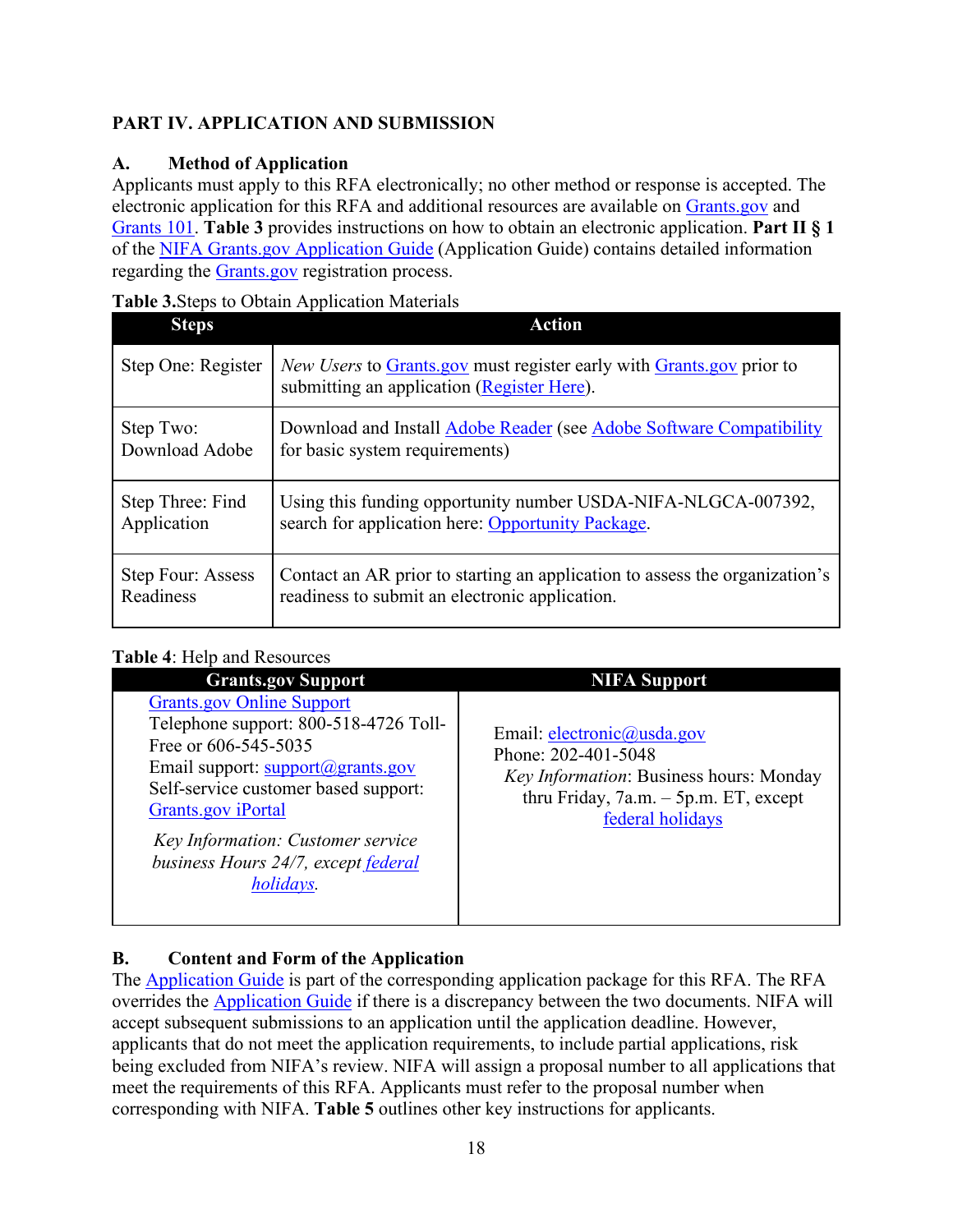#### <span id="page-18-0"></span>**Table 5**: Key Application Instructions

| <b>Instruction</b>                                                                                                                                | <b>References</b><br>(All references are to the<br><b>Application Guide)</b> |
|---------------------------------------------------------------------------------------------------------------------------------------------------|------------------------------------------------------------------------------|
| Attachments must be in a portable document format<br>(PDF) format.                                                                                | Part III § 3                                                                 |
| Check the manifest of submitted files to verify<br>attachments are in the correct format.                                                         | Part III $\S$ 6.1                                                            |
| Conduct an administrative review of the application<br>before submission.                                                                         | Part VII and                                                                 |
| Follow the submission instructions.                                                                                                               | Part IV $\S$ 1.5                                                             |
| Provide an accurate email address, where designated, on<br>the $SF-424$ R&R.                                                                      | Part IV $\S$ 1.5                                                             |
| Contact the Grants.gov helpdesk for technical support,<br>and keep a record of the correspondence.                                                |                                                                              |
| Contact NIFA if applicant does not received<br>correspondence from NIFA regarding an application<br>within $30$ days of the application deadline. |                                                                              |

*SF 424 R&R Cover Sheet*. See **Part V § 2** and **Part V § 2.17**of the [Application Guide](https://apply07.grants.gov/apply/opportunities/instructions/PKG00249520-instructions.pdf) for the required certifications and assurances.

#### *SF 424 R&R Project/Performance Site Location(s)*. See **Part V § 3** of the [Application Guide.](https://apply07.grants.gov/apply/opportunities/instructions/PKG00249520-instructions.pdf)

#### *R&R Other Project Information Form*. See **Part V § 4** of the [Application Guide.](https://apply07.grants.gov/apply/opportunities/instructions/PKG00249520-instructions.pdf)

1. Field 7. Project Summary (PS)/Abstract. The 250-word PS must show how the project goals align with the project goals of the NLGCA and should indicate project type (research, education, extension or integrated) and the relevant need area. The summary should also include one or two codes from the following list of discipline codes (if your project includes an international component you must include I as one of the codes). See **Part V § 4.7** of the **Application Guide** for instructions and suggested templates.

<span id="page-18-1"></span>

| Code | <b>Discipline</b>                                                                                     |
|------|-------------------------------------------------------------------------------------------------------|
| A    | <b>Animal Sciences</b>                                                                                |
| B    | Related Biological Sciences (includes General/Basic Biotechnology,<br>Biochemistry, and Microbiology) |
|      |                                                                                                       |
|      | Conservation and Renewable Natural Resources (includes Forestry)                                      |
|      | Soil Sciences                                                                                         |
| E    | Agricultural/Biological Engineering                                                                   |
|      | Food Science/Technology and Manufacturing                                                             |

## **Table 6:** Academic Codes and Disciplines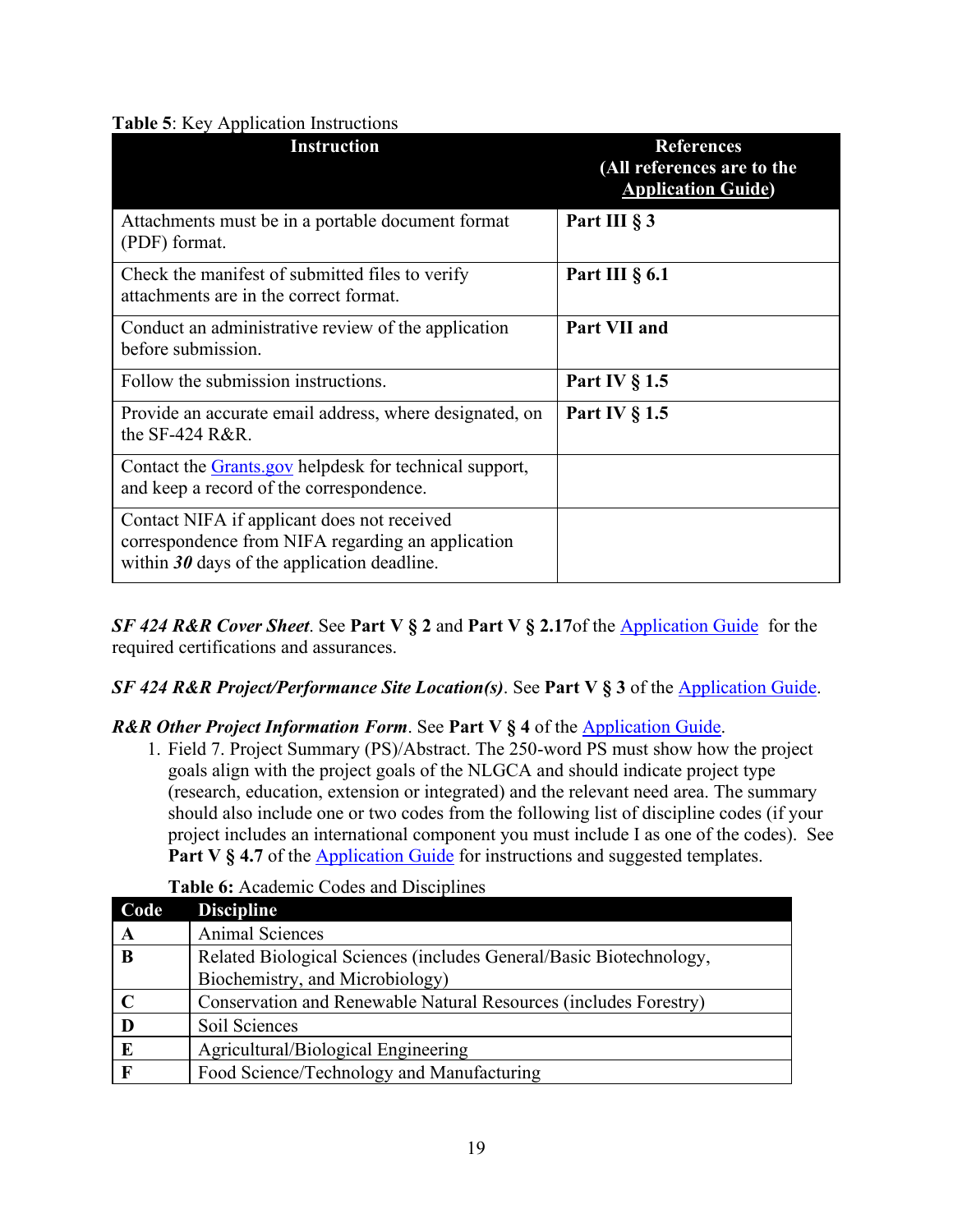| G | General Food, agricultural and human sciences (includes multidisciplinary   |
|---|-----------------------------------------------------------------------------|
|   | projects)                                                                   |
| H | Human Sciences/Family and Consumer Sciences (excludes Human Nutrition)      |
|   | International Education/Research (enhancement of U.S. programs)             |
|   | Entomology – Animal                                                         |
|   | <b>Environmental Sciences/Management</b>                                    |
| M | Agribusiness (includes Management, Marketing, and Agricultural              |
|   | Economics)                                                                  |
| N | <b>Human Nutrition</b>                                                      |
| O | Other (Describe only if not listed above)                                   |
| P | <b>Plant Sciences and Horticulture</b>                                      |
| Q | Aquaculture                                                                 |
| S | Agricultural Social Sciences (includes Agricultural Education, Agricultural |
|   | Communications, and Rural Sociology)                                        |
| T | Entomology – Plant                                                          |
| V | Veterinary Medicine/Science                                                 |
| W | <b>Water Science</b>                                                        |

Field 8. Project Narrative (PN). The PN must not exceed a total page limit of 25 pages. The total page limit will include *double spaced* pages of written text, figures, and tables (the font size for tables should be no smaller than 11points, Times New Roman). Tables could be single-spaced. The page limits outlined here ensure fair and equitable competition. Appendices to the PN are allowed if they are directly germane to the proposed project. Do not add appendices to circumvent the page limit. The PN must include all of the following:

- a. Introduction; Include a clear statement of the long-term goal(s) and supporting objectives of the proposed activities. Summarize the body of knowledge or other past activities that substantiate the need for the proposed project. Describe ongoing or recently completed significant activities that relate to the proposed project including the work of key project personnel. Include preliminary data/information pertinent to the proposed project. In addition, this section is to include in-depth information on the following, when applicable:
	- i. Estimates of the magnitude of the issues and the relevance to stakeholders and ongoing state-federal food and agricultural research, education, and extension programs;
	- ii. Reasons for performing the work at the proposing institution; and
	- iii. If international activities are included in this application, you must describe the indicators you will use to assess proposed international activities (e.g., partnerships, exchanges, travel); see [Part I. B.](#page-5-2)
- b. Objectives; All applications must include a statement(s) of specific aims of the proposed effort in clear, concise, complete, and logically arranged terms.
- c. Methods; explicitly state the procedures or methodology you will apply to the proposed effort. This section is to include, but not necessarily be limited to, descriptions of: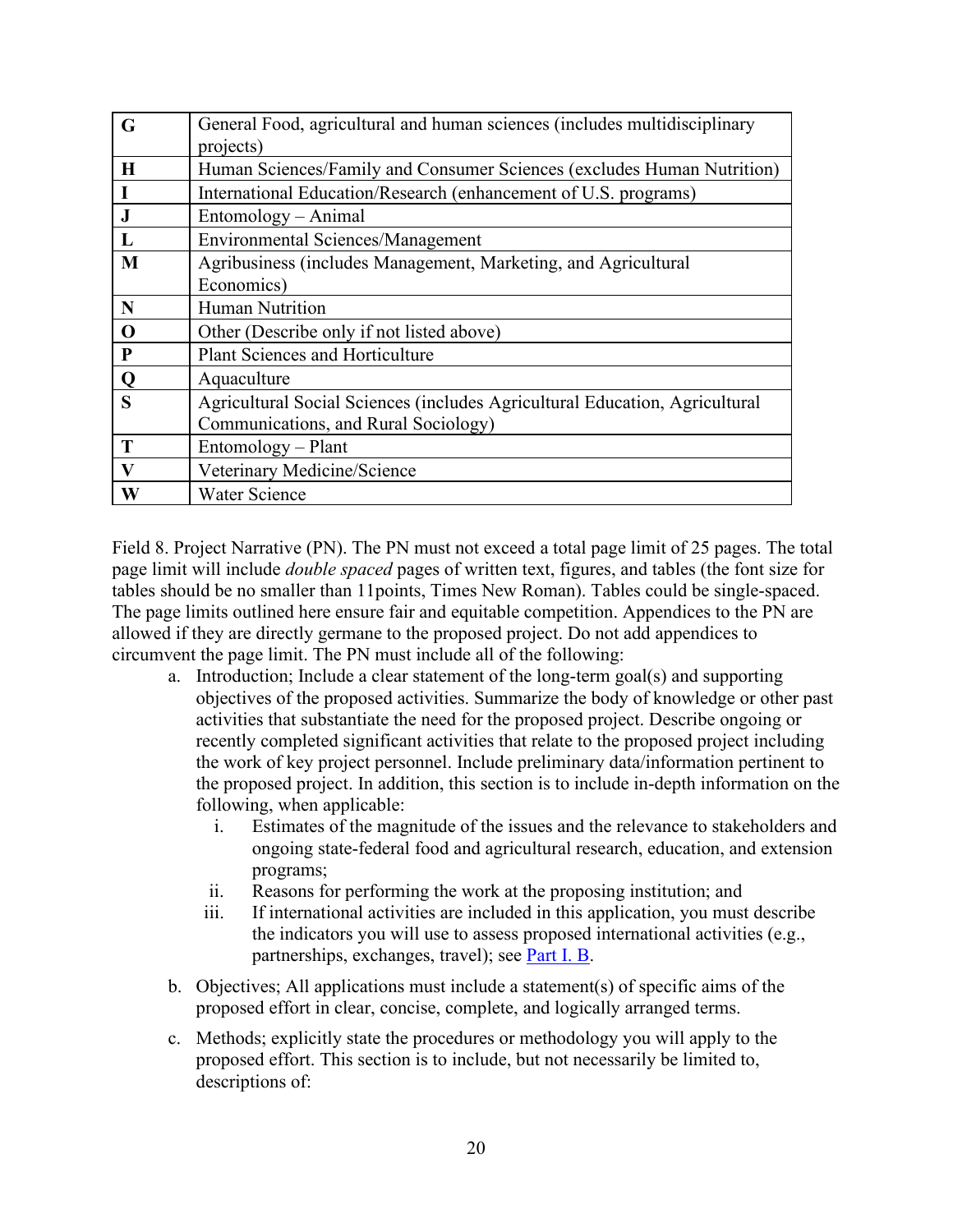- i. Stakeholder involvement in problem identification, planning, implementation, and evaluation;
- ii. Proposed project activities, listed sequentially;
- iii. Techniques to be employed in this project, including their feasibility and rationale;
- iv. Expected results;
- v. How extension and education activities will be evaluated;
- vi. How data will be analyzed or interpreted;
- vii. Plans to communicate results to stakeholders and the public;
- viii. Pitfalls that might be encountered; and
- ix. Limitations to proposed procedures
- d. Project Timetable; The proposal outline is to include all important phases as a function of time, year by year, for the entire project, including periods beyond the grant funding period.
- e. Evaluation Plan; All projects, with the exception of planning grants, must have an evaluation plan as part of the Project Narrative (see [Part IV, B\)](#page-17-2). The evaluation plan must include both a strategy for monitoring the project as it evolves (to provide feedback to guide these efforts), as well as a strategy for evaluating the effectiveness of the project in achieving its goals and for identifying positive and negative findings when the project is completed.

The project budget must contain funding to either hire an outside project evaluator, or to present convincing evidence that an appropriate evaluator is already on staff and available to provide assistance with assessment and evaluation throughout the life of the project. As a guide, up to 10 percent of grant funds may be used to support this purpose.

The evaluation results will be reported both annually and in the final performance report [\(Part VI.\)](#page-26-2). In addition to other measures that are project specific, the evaluation must include:

- i. Student/faculty or other stakeholder learning and engagement;
- ii. The number of students/faculty or other stakeholders impacted by the project as a result of the proposed activities, either directly (through stipends, experiential learning opportunities, workshops, teaching experiences, etc.) or indirectly (through taking a developed course or program, or participating in a recruitment or retention program);
- iii. A summation of who benefited the most (and the least) from the project
- iv. An explanation of what revisions, improvements, or enhancements you would make, funding permitting, to increase the value of this project in the future; and
- v. Ideas about how to make projects like yours more cost-effective.
- f. Logic Model; Applications must include a logic model detailing the activities, outputs, and outcomes of the proposed project. This information should be formatted into a logic model chart. The logic model planning process is a tool that should be used in developing projects before writing the proposal. Up to two additional pages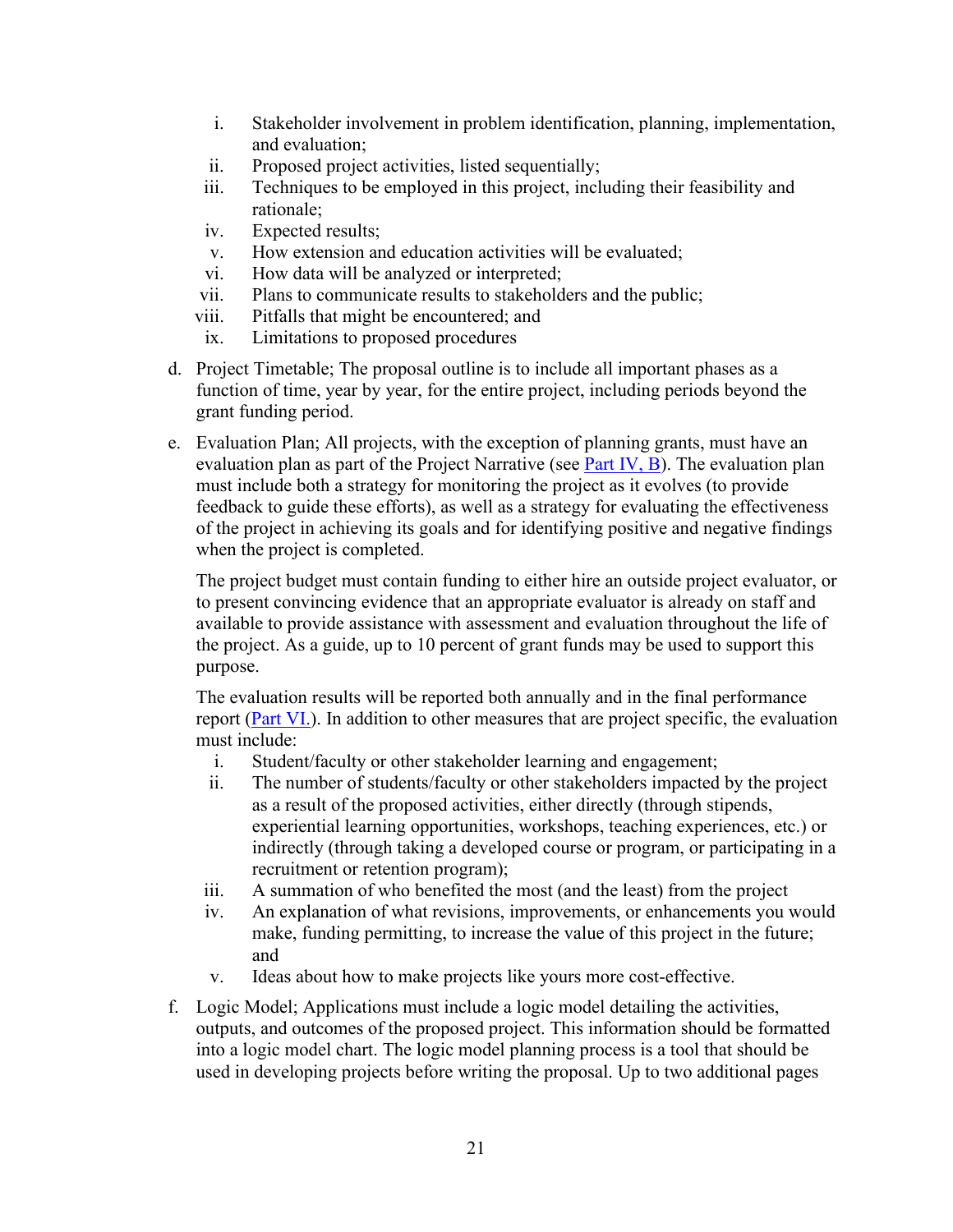are allowed for this information. More information and resources related to the logic model planning process are provided at [Logic model Planning Process.](https://nifa.usda.gov/resource/logic-model-planning-process)

- g. Response to Previous Review (if Applicable); This requirement only applies to Resubmitted Applications or Resubmitted Renewal Applications as described in [Part II,](#page-8-2)  [B.](#page-8-2) The Project Narrative attachment is to include two components: 1) a one-page response to the previous review (containing the previous proposal number in the first line) titled "Response to Previous Review" as the first page of the attachment and 2) the 23 page Project Narrative, as required (see [Part IV\)](#page-17-2). The one-page "Response to Previous Review" does not count against the 23-page limit of the Project Narrative.
- 2. Field 12, Add Other Attachments. See **Part V § 4.12** of the [Application Guide.](https://apply07.grants.gov/apply/opportunities/instructions/PKG00249520-instructions.pdf) *Expected Outcomes – PDF Attachment***.** Title the attachment "Expected Outcomes" in the document header and save file as "ExpectedOutcomes." Please use a format, similar to what is provided below, to submit expected impacts and attach it as the last page of the application. This data will be requested when a grant is recommended for an award. A fillable version of

#### <span id="page-21-0"></span>this document can be found on the [NIFA expected impacts forms resource page.](https://nifa.usda.gov/resource/recommended-format-submitting-expected-impacts)

| ஈ<br>Primary Project Function: (Choose one) |                                              |                                                                                                                                                                                                                                                                                  |                  |                    |
|---------------------------------------------|----------------------------------------------|----------------------------------------------------------------------------------------------------------------------------------------------------------------------------------------------------------------------------------------------------------------------------------|------------------|--------------------|
|                                             | <b>EDUCATION:</b>                            | <b>EXTENSION:</b>                                                                                                                                                                                                                                                                | <b>RESEARCH:</b> |                    |
|                                             | DATA FOR HEC, SPECA, NLGCA, WAMS, PD-STEP    |                                                                                                                                                                                                                                                                                  |                  |                    |
|                                             | Expected outcomes during entire grant period |                                                                                                                                                                                                                                                                                  |                  | Expected<br>Number |
| 1.                                          | learning opportunities)                      | Number of products to be developed through grant funds during the grant period (i.e.,<br>curricula, academic programs, recruitment/retention programs, materials, experiential                                                                                                   |                  |                    |
| 2.                                          |                                              | Number of faculty supported by this grant for professional development during the grant<br>period: participation in sabbaticals, workshops, conferences, etc.                                                                                                                    |                  |                    |
| 3.                                          | assistantships).                             | Number of students who will indirectly benefit from the products produced from the grant<br>during the grant period (i.e., using the curriculum/instrumentation, enrolled in the program,<br>recruited or retained but not paid by the grant using scholarships, fellowships and |                  |                    |

#### **Figure 1**: Expected Outcomes

*R&R Senior/Key Person Profile (Expanded)*. See **Part V § 5** of the [Application Guide](https://apply07.grants.gov/apply/opportunities/instructions/PKG00249520-instructions.pdf) for

profile requirements, details about the biographical sketch, and suggested support templates.

*Biographical Sketch* - The following are additional instructions of information to include:

- 1. Author identifier [\(ORCID\)](https://orcid.org/) of the researcher if available.
- 2. Digital Object Identifier (DOI) of all publications where possible).

You may also include a list of data publications or published data products relevant to the proposed project, following recommended data citation format

*R&R Personal Data*. This information is voluntary and is not a precondition of award (see **Part V § 6** of the [Application Guide\)](https://apply07.grants.gov/apply/opportunities/instructions/PKG00249520-instructions.pdf).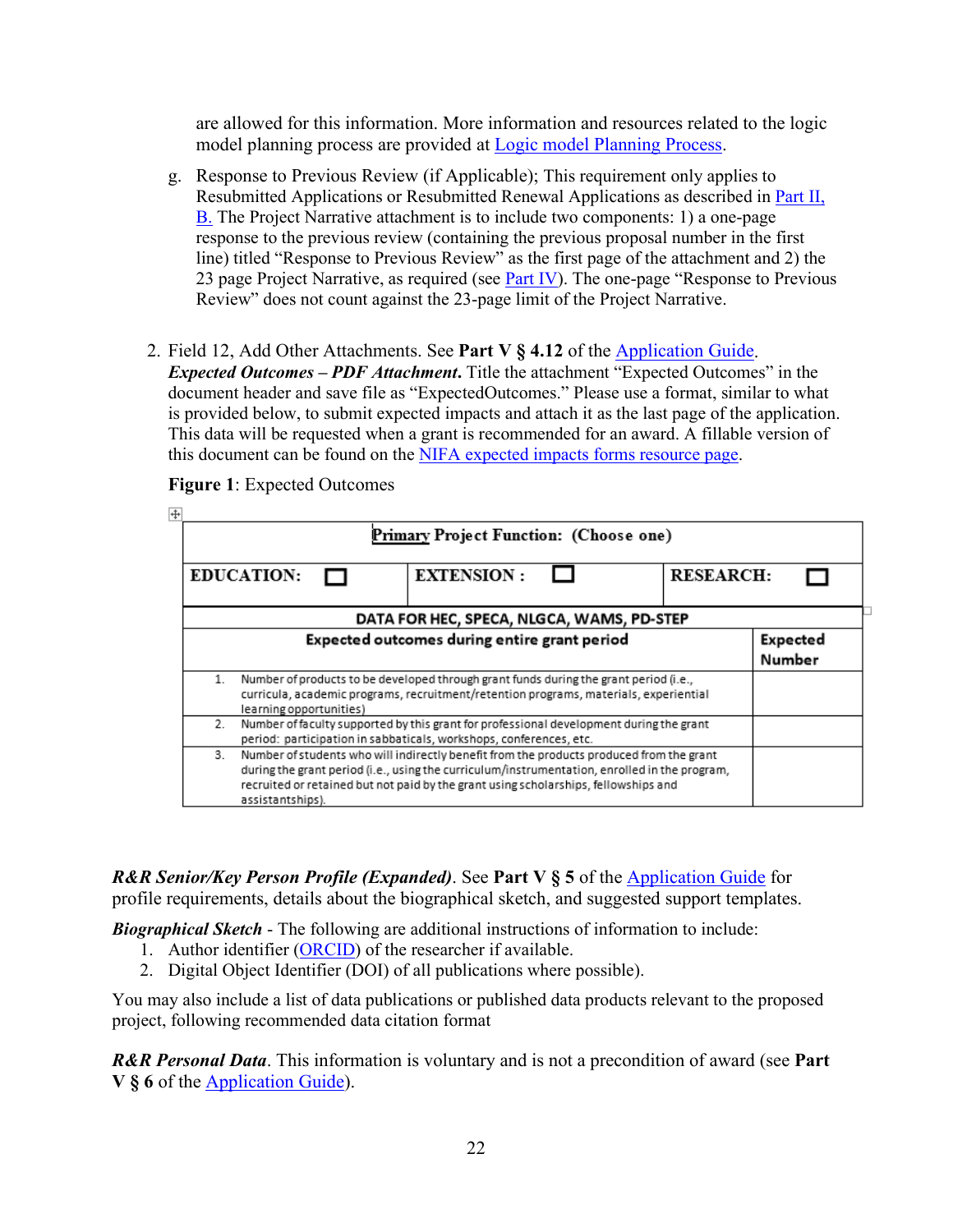## *R&R Budget*. See **Part V § 7** of the [Application Guide.](https://apply07.grants.gov/apply/opportunities/instructions/PKG00249520-instructions.pdf)

During the tenure of a grant, PDs must attend at least one National Project Director's meeting in Kansas City, MO, or any other announced location, if organized. The purpose of the meeting will be to discuss project and grant management, opportunities for collaborative efforts, future directions for education reform, and opportunities to enhance dissemination of exemplary end products/results of the projects. Reasonable travel expenses to attend this meeting must be included in the application's budget under travel expenses.

- 1. Match If an applicant concludes that the matching requirements described under [Part III](#page-16-0)  [§ B](#page-16-0) of this RFA is not applicable to them; the applicant must include an explanation of their conclusion in the *budget justification*. NIFA will consider this justification when determining final matching requirements or if required matching can be waived. NIFA retains the right to make final determinations regarding matching requirements. Grants that require matching funds as specified under Part III  $\S$  B of this RFA must list in their *budget justification* the matching sources, the identification of the entity(ies) providing the match, and the total pledged amount. A written verification of commitments of matching support (a pledge agreement) is not required. However, applicants are subject to the documentation, valuing and reporting requirements, as specified in [2 CFR Part 200, "Uniform Administrative Requirements, Cost Principles,](https://www.ecfr.gov/cgi-bin/text-idx?SID=39448527cdd5ebd0a063b91b8b44f0f5&mc=true&node=pt2.1.200&rgn=div5)  [and Audit Requirements for Federal Awards \(the Uniform Guidance\),](https://www.ecfr.gov/cgi-bin/text-idx?SID=39448527cdd5ebd0a063b91b8b44f0f5&mc=true&node=pt2.1.200&rgn=div5)" and [7 CFR 3430,](https://ecfr.io/Title-07/pt7.15.3430)  ["Competitive and Noncompetitive Non-Formula Federal Assistance Programs –](https://ecfr.io/Title-07/pt7.15.3430) General [Award Administrative Provisions.](https://ecfr.io/Title-07/pt7.15.3430)"
- 2. Indirect costs (IDC) See Part IV  $\&$  C of this RFA for funding restrictions regarding indirect cost, and **Part V 7.9** of the [Application Guide](https://apply07.grants.gov/apply/opportunities/instructions/PKG00249520-instructions.pdf) for additional information.

*Data Management Plan*. A DMP is required for this program. Applicants should clearly articulate how the project director (PD) and co-PDs plan to manage and disseminate the data generated by the project. The DMP will be considered during the merit review process (see [Part](#page-24-2)  [V § B](#page-24-2) of this RFA, **Part III § 3.1** of the [Application Guide](https://apply07.grants.gov/apply/opportunities/instructions/PKG00249520-instructions.pdf) and NIFA's Data [Management Plan\)](https://nifa.usda.gov/resource/data-management-plan-nifa-funded-research-projects).

#### *Supplemental Information Form*. See **Part VI § 1** of the [Application Guide.](https://apply07.grants.gov/apply/opportunities/instructions/PKG00249520-instructions.pdf)

- 1. Field 2. Program to which the applicant is applying. Enter the program name Capacity Building Grants for Non-Land Grant Colleges of Agriculture and the program code NLGCA. Accurate entry is critical.
- 2. Field 8. Conflict of Interest List. See **Part VI § 1.8** of the [Application Guide.](https://apply07.grants.gov/apply/opportunities/instructions/PKG00249520-instructions.pdf)

#### *Representations Regarding Felony Conviction and Tax Delinquent Status for Corporate*

*Applicants*. This is required for corporate applicants. See **Part VI § 2** of the [Application Guide](https://apply07.grants.gov/apply/opportunities/instructions/PKG00249520-instructions.pdf) for a description of the term, "corporation."

## <span id="page-22-0"></span>**C. Funding Restrictions**

*Indirect Cost (IDC) not to exceed 30 percent of Total Federal Funds Awarded (TFFA) of the recipient*. Section 1462(a) and (c) of the National Agricultural Research, Extension, and Teaching Policy Act of 1977 (NARETPA) limits IDC for the overall award to 30 percent of Total Federal Funds Awarded (TFFA) under a research, education, or extension grant. The maximum IDC rate allowed under the award is determined by calculating the amount of IDC using.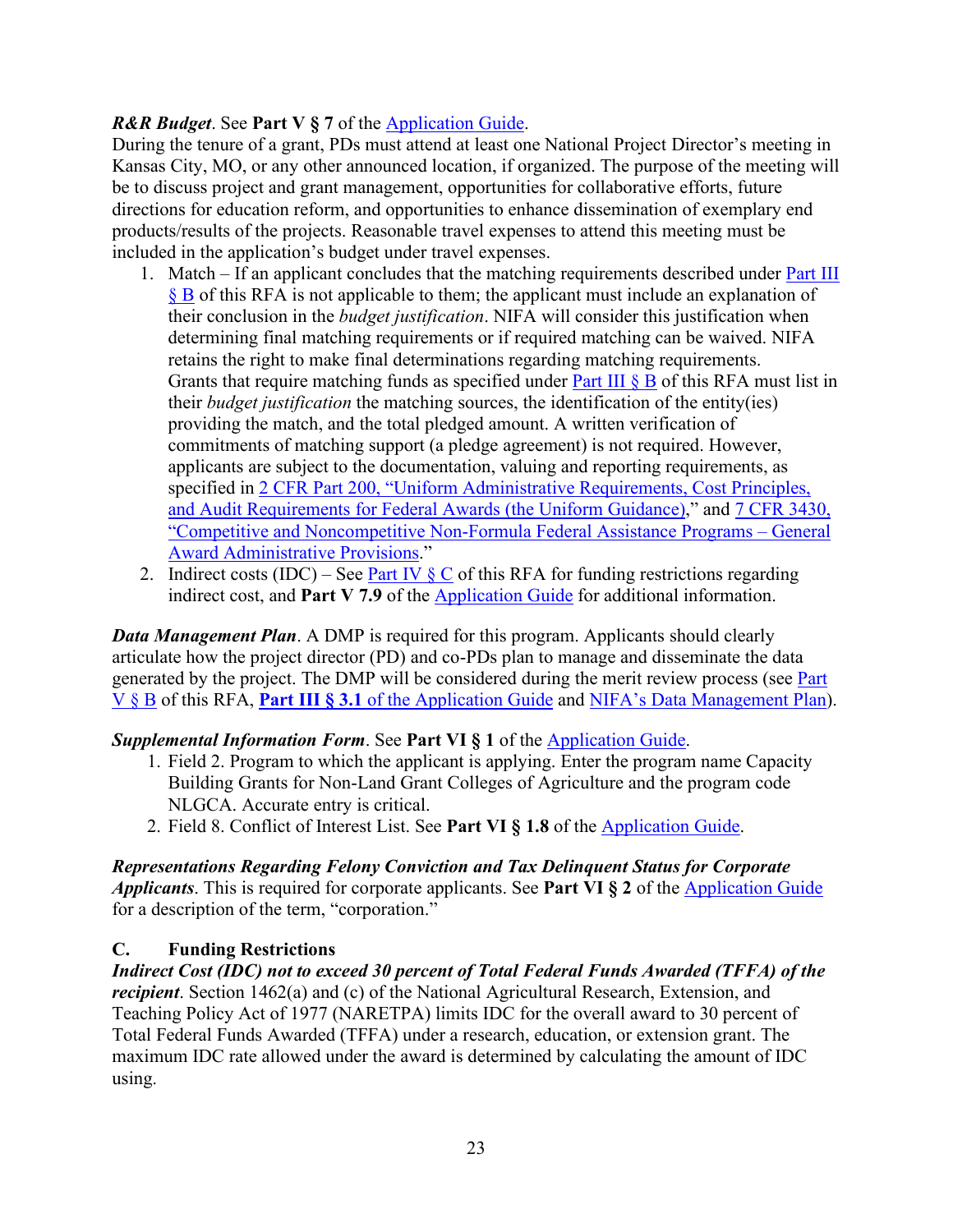- 1. the sum of an institution's negotiated indirect cost rate and the indirect cost rate charged by sub-awardees, if any; or
- 2. 30 percent of TFFA.

The maximum allowable IDC rate under the award, including the IDC charged by the subawardee(s), if any, is the lesser of the two rates.

If the result of number one is the lesser of the two rates, the grant recipient is allowed to charge the negotiated IDC rate on the prime award and the sub-award(s), if any. Any sub-awards would be subject to the sub-awardee's negotiated IDC rate. The sub-awardee may charge its negotiated IDC rate on its portion of the award, provided the sum of the IDC rate charged under the award by the prime awardee and the sub-awardee(s) does not exceed 30 percent of the TFFA.

If the result of number two is the lesser of the two rates, then the maximum IDC rate allowed for the overall award, including any sub-award(s), is limited to 30 percent of the TFFA. That is, the IDC of the prime awardee plus the sum of the IDC charged by the sub-awardee(s), if any, may not exceed 30 percent of the TFFA.

In the event of an award, the prime awardee is responsible for ensuring the maximum indirect cost allowed for the award is not exceeded when combining IDC for the Federal portion (i.e., prime and sub-awardee(s)) and any applicable cost-sharing (see 7 CFR 3430.52(b)). Amounts exceeding the maximum allowable IDC are considered unallowable. See sections 408 and 410 of 2 CFR 200.

Successful applicants must not use grant funds awarded under the authority of this RFA to renovate or refurbish research, education, or extension space; purchase or install fixed equipment in such space; or to plan, repair, rehabilitate, acquire, or construct buildings or facilities.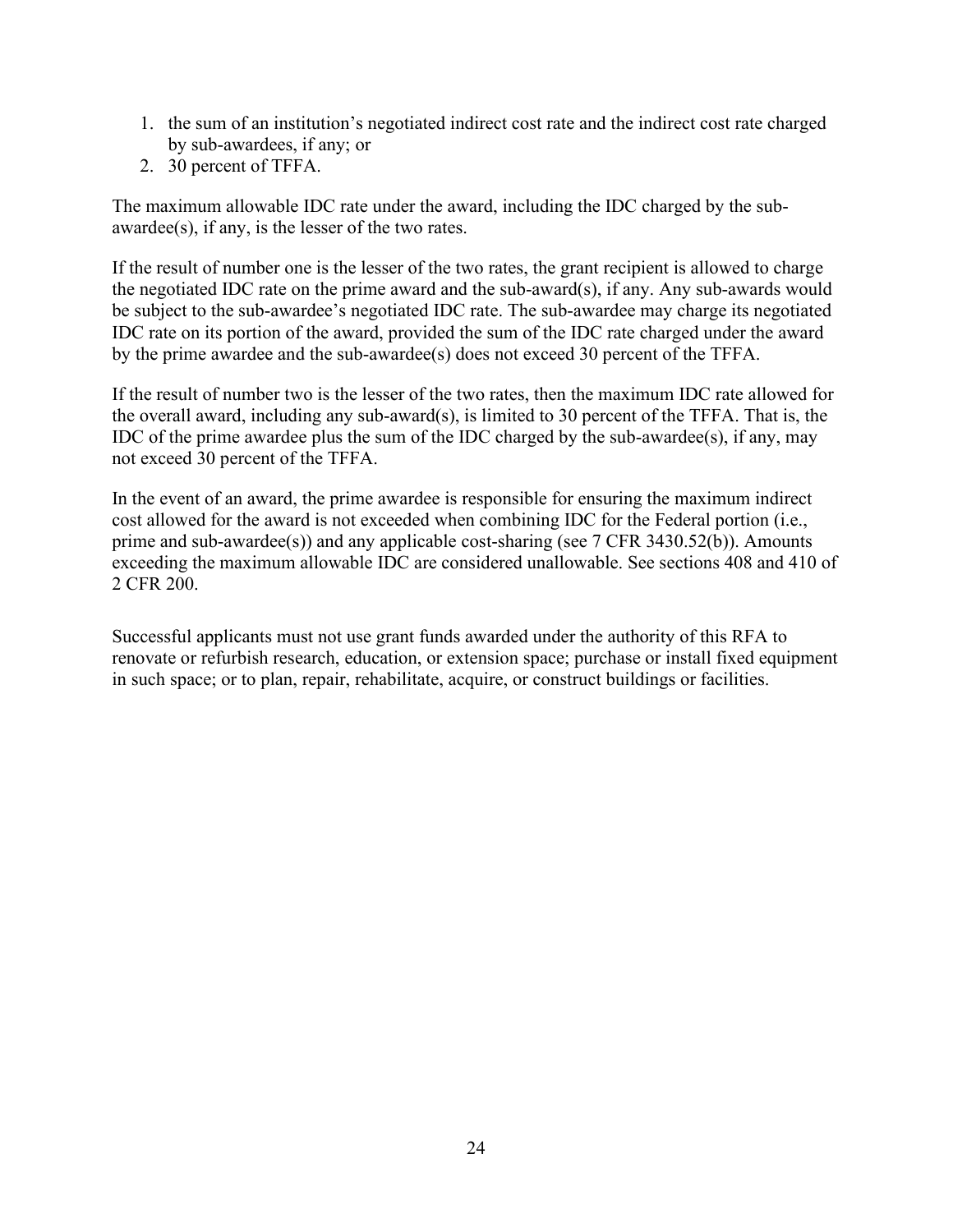## <span id="page-24-0"></span>**PART V. APPLICATION REVIEW REQUIREMENTS**

## <span id="page-24-1"></span>**A. NIFA's Evaluation Process**

NIFA evaluates each application in a two-part process. First, we screen each application to ensure that it meets the administrative requirements as set forth in this RFA. Second, a scientific peer- review process will be used to technically evaluate applications that meet the administrative requirements using a review panel (see NIFA Peer Review Process).

Scientific Peer Review Process:

We select reviewers for the review panel based upon their training and experience in relevant scientific, extension, or education fields, taking into account the following factors:

• the level of relevant formal scientific, technical education, or extension experience of the individual, as well as the extent to which an individual is engaged in relevant research, education, or extension activities;

• the need to include experts from various areas of specialization within relevant scientific, education, or extension fields;

• the need to include other experts (e.g., producers, range or forest managers/operators, and consumers) who can assess relevance of the applications to targeted audiences and to program needs;

• the need to include experts from a variety of organizational types (e.g., colleges, universities, industry, state and Federal agencies, and private profit and non-profit organizations) and geographic locations;

• the need to maintain a balanced composition with regard to minority and female representation and an equitable age distribution; and

• the need to include reviewers who can judge the effective usefulness of each application to producers and the general public.

After each peer review panel has completed its deliberations, the responsible program staff of NIFA will recommend that your project is either approved for support from currently available funds or declined due to insufficient funds or unfavorable review.

NIFA reserves the right to negotiate with the PD/PI and/or the submitting organization or institution regarding project revisions (e.g., reductions in the scope of work, funding level, period, or method of support) prior to recommending any project for funding. After the review process has been completed, NIFA sends copies of reviews, *not* including the identity of reviewers, and a summary (if applicable) of the review panel comments to the PD.

#### <span id="page-24-2"></span>**B. Evaluation Criteria**

NIFA will use the following criteria to evaluate this RFA. The criteria below are not equal in merit but are listed in descending order of importance. Applications are evaluated primarily for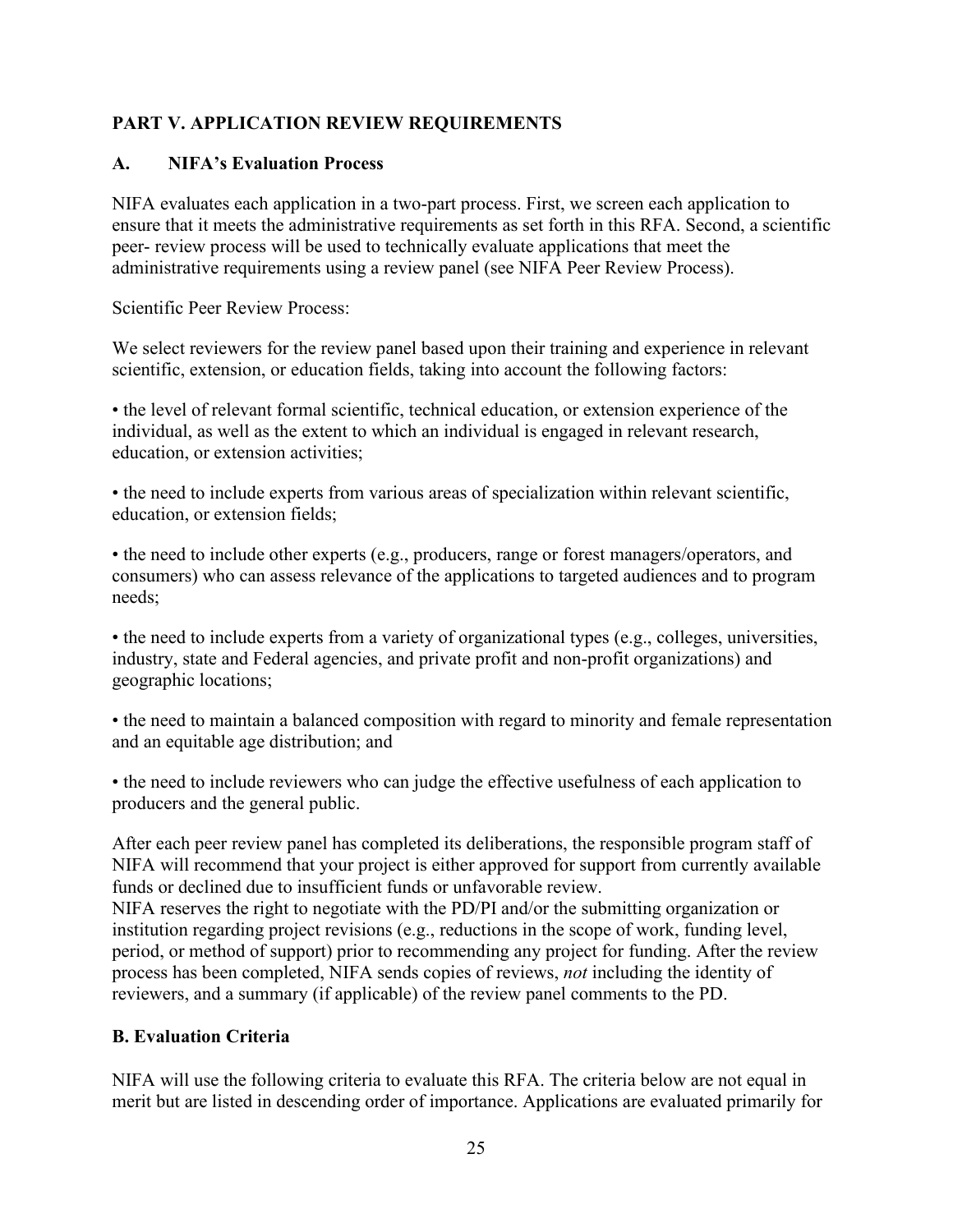potential for advancing the quality of Education, Research, or Outreach/Extension for the Institution, followed by the subsequent four criteria:

- 1. *Potential for Advancing the Quality of Education, Research or Outreach/Extension.* This criterion is used to assess the likelihood that the project will have an impact upon and advance the quality of FANH sciences education, research or outreach/extension by strengthening institutional capacities to meet clearly delineated needs. Elements considered include institutional long-range goals, identification of a problem or opportunity to be addressed, justification for the project, innovation, advancing multidisciplinary and/or problem- based focus, global engagement initiatives, and potential for adoption by other institutions and contribution to current body of knowledge in areas addressed. The proposed project must also show how it will contribute to the legislatively authorized purpose of this program. Potential project impacts must be stated.
- 2. *Proposed Approach and Cooperative Linkages (if applicable).* This criterion evaluates the soundness of the proposed approach including objectives, methodology, plan of operation, timetable, expected products and results, project evaluation, and dissemination plans. The project evaluation plan will be reviewed to determine the appropriateness of the methodologies to be used in assessing the accomplishment of stated products, results and measurable outcomes from the project. The proposed approach will be evaluated based on the soundness of the research concepts and educational principles, which may be documented through background literature or actual institutional data. Emphasis is placed on the quality of education, research or outreach/extension support provided to the applicant institution/organization through its partnerships and collaborative initiatives, and on the potential cooperative linkages likely to evolve as a result of this project. The application will also be reviewed to assess the effectiveness in addressing any perceived pitfalls and alternative strategies or approaches.
- 3. *Institutional Capability and Capacity-Building.* This criterion relates to the institution's capability to perform the project and the degree to which the project will strengthen its teaching, research or outreach/extension capacity. Elements considered include the institution's commitment to the project, the adequacy of institutional resources (administrative, facilities, equipment, and/or materials) available to carry out the project, potential for academic or research enhancement, and plans for project continuation or expansion beyond the period of USDA support. Level of institutional data provided to show the institution's ability to support the proposed project.
- 4. *Key Personnel.* This criterion relates to the adequacy of the number, qualifications and expertise of key persons who will develop and carry out the project, and the qualifications of project personnel who will provide for the assessment of project results and impacts and the dissemination of these findings.
- 5. *Budget and Cost-Effectiveness.* This criterion relates to the extent to which the total budget adequately supports the project and is cost effective. Elements considered include the necessity and reasonableness of costs to carry out project activities and achieve project objectives; the appropriateness of budget allocations between the applicant and any collaborating institution(s); the adequacy of time committed to the project by key project personnel; and the degree to which the project maximizes the use of limited resources, optimizes value for the dollar, achieves economies of scale, leverages additional funds, and focuses expertise and activity on high-priority education, research or outreach/extension.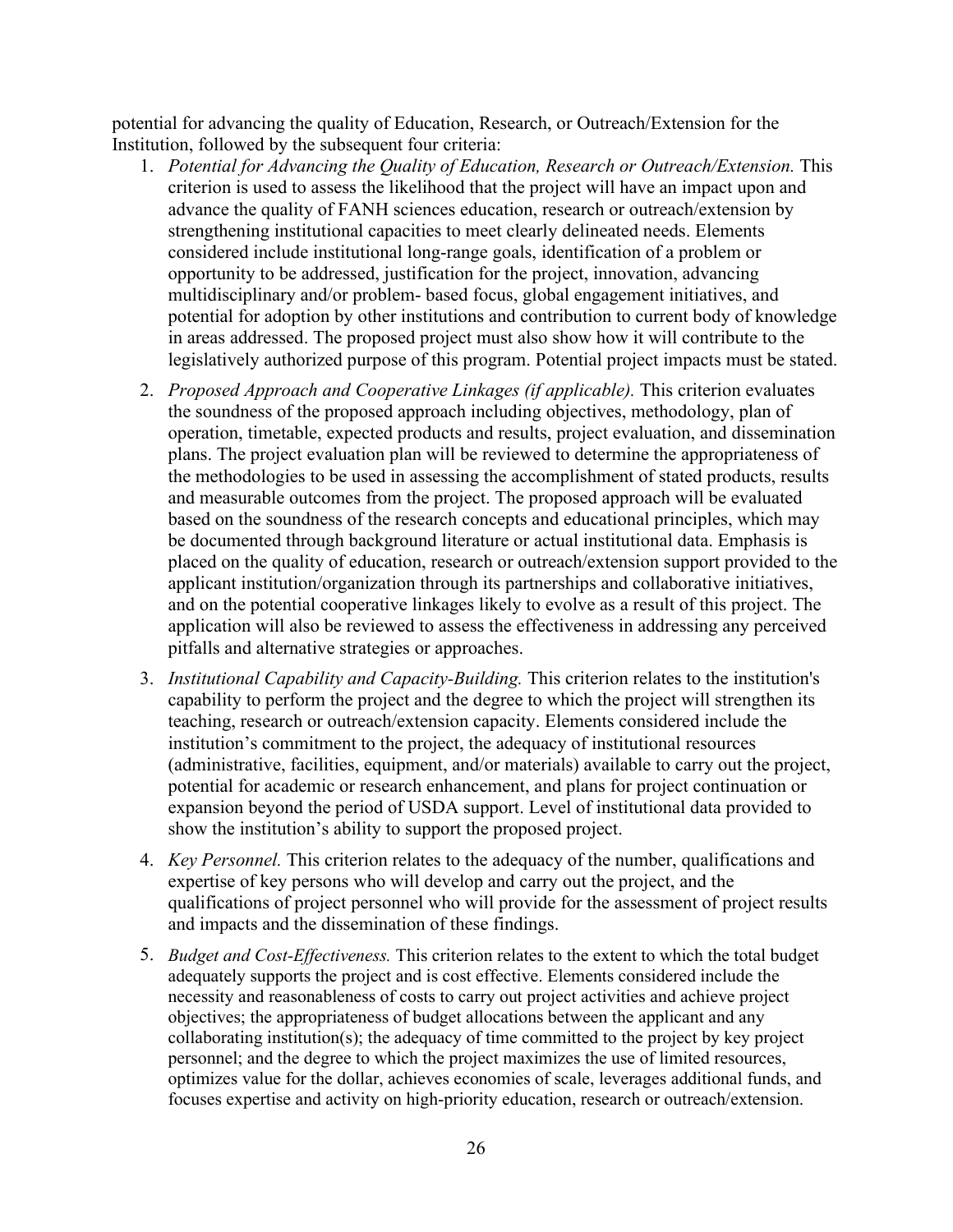## <span id="page-26-0"></span>**B. Organizational Management Information**

Applicants must submit specific management information relating to an applicant prior to an award and update the information as needed. Applicants may only have to update their information if they had previously provided the information under this or another NIFA program. NIFA provides the requisite forms during the pre-award process. Although an applicant may be eligible for award under this program, there are factors that may exclude an applicant from receiving federal financial and nonfinancial assistance and benefits under this program (e.g., debarment or suspension of an individual, or a determination that an applicant is not responsible).

## <span id="page-26-1"></span>**C. Application Disposition**

<span id="page-26-2"></span>Applicants may withdraw at any time before NIFA makes a final funding decision. NIFA will retain all applications, including withdrawn applications and unfunded applications.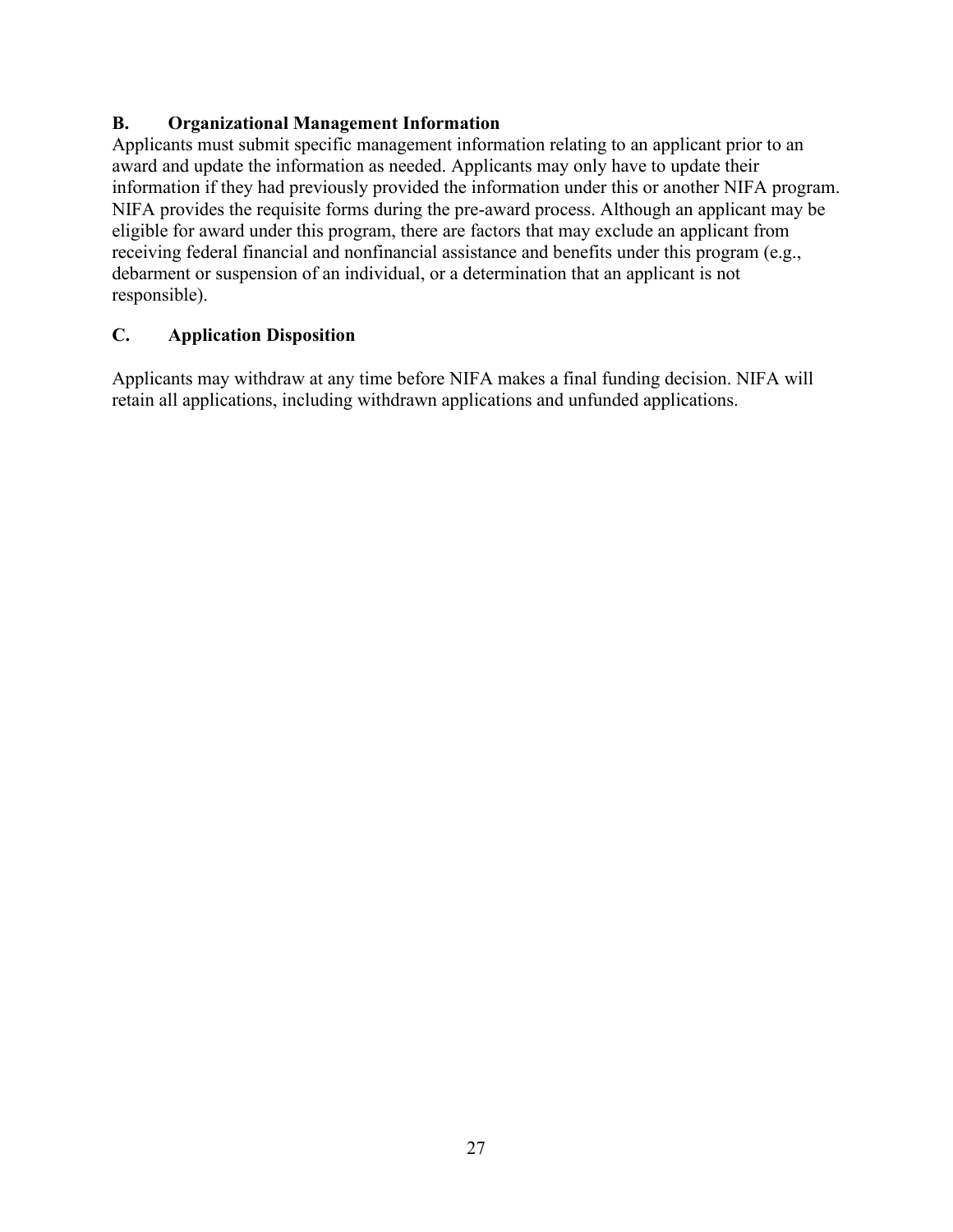## <span id="page-27-0"></span>**PART VI. AWARD ADMINISTRATION**

## <span id="page-27-1"></span>**A. General**

Within the limit of funds authorized, the NIFA awarding official will make grants to responsible and eligible applicants whose applications are judged most meritorious under the procedures set forth in this RFA. The date specified by the NIFA awarding official as the effective date of the grant must be no later than September 30 of the federal fiscal year in which the project is approved for support and funds are appropriated for such purpose, unless otherwise permitted by law. The project need not be initiated on the grant effective date, but as soon thereafter as practical so that project goals may be attained within the funded project period. All funds granted by NIFA under this RFA may be used only for the purpose for which they are granted in accordance with the approved application and budget, regulations, terms and conditions of the award, applicable federal cost principles, USDA assistance regulations, and [NIFA General](https://ecfr.io/Title-07/pt7.15.3430)  [Awards Administration Provisions,7 CFR part 3430, subparts A through E.](https://ecfr.io/Title-07/pt7.15.3430)

*Award Notice*. The award document will provide pertinent instructions and information as described in [2 CFR 200.210](https://www.ecfr.gov/cgi-bin/text-idx?SID=70b44cfc44976f4a7742464f7cfbb37e&mc=true&node=se2.1.200_1210&rgn=div8) (see [NIFA's Terms and Conditions\)](https://nifa.usda.gov/terms-and-conditions).

## <span id="page-27-2"></span>**B. Administrative and National Policy Requirements**

Several federal statutes and regulations apply to grant applications and the projects outlined in this RFA (some are listed here: [Federal Regulations\)](https://nifa.usda.gov/federal-regulations). Unless specifically noted by statue or award-specific requirements, [NIFA Policy Guide](https://nifa.usda.gov/policy-guide) applies to all NIFA awards.

## <span id="page-27-3"></span>**C. Expected Program Outputs and Reporting Requirements**

The output and reporting requirements are included in the award terms and conditions. (see [terms](https://nifa.usda.gov/terms-and-conditions)  [and conditions](https://nifa.usda.gov/terms-and-conditions) for information about NIFA award terms). If there are any program or awardspecific award terms, they will be identified in the award.

**Project Directors Meeting:** If organized by the program, the Project Director (PD) will be required to attend one PD meeting during the performance period of the award. Reasonable travel expenses must be included as part of the project budget.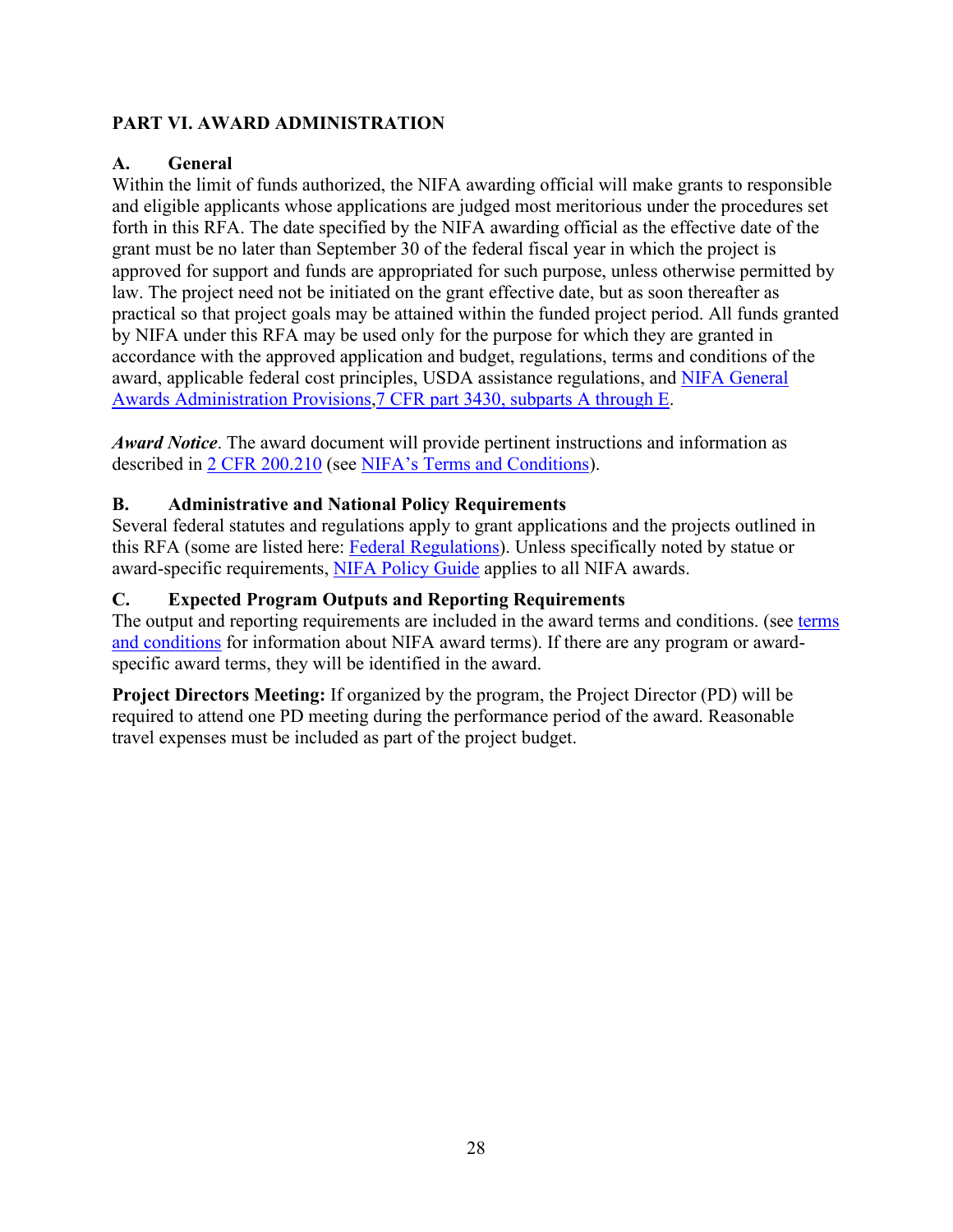## <span id="page-28-0"></span>**PART VII. OTHER INFORMATION**

## <span id="page-28-1"></span>**A. Use of Funds and Changes in Budget**

*Delegation of fiscal responsibility.* Unless the terms and conditions of the award state otherwise, awardees may not in whole or in part delegate or transfer to another person, institution, or organization the responsibility for use or expenditure of award funds.

*Changes in Budget or Project Plans.* In accordance with  $2$  CFR 200.308, awardees must request prior approval from NIFA for the following program or budget-related reasons (the awardee is subject to the terms and conditions identified in the award):

- 1. Change in the scope or the objective of the project or program without prior written approval (even if there is no associated budget revision requiring);
- 2. Change in a key person specified in the application or the federal award;
- 3. Disengagement from the project for more than three months, or a 25 percent reduction in time devoted to the project;
- 4. Inclusion of costs that require prior approval in accordance with [2 CFR 200 Subpart E](https://ecfr.io/Title-02/sp2.1.200.e) [\(Cost Principles\),](https://ecfr.io/Title-02/sp2.1.200.e) or [45 CFR Part 75 Appendix IX,](https://www.ecfr.gov/cgi-bin/text-idx?node=pt45.1.75#ap45.1.75_1521.ix) [\(Principles for Determining Costs](https://www.ecfr.gov/cgi-bin/text-idx?node=pt45.1.75#ap45.1.75_1521.ix)  Applicable to [Research and Development under Awards and Contracts with Hospitals\)](https://www.ecfr.gov/cgi-bin/text-idx?node=pt45.1.75#ap45.1.75_1521.ix), or 48 CFR, unless waived by the federal awarding agency,
- 5. Part 31, [Contract Cost Principles and Procedures;](https://ecfr.io/Title-48/pt48.1.31)
- 6. Transfer of funds budgeted for participant support costs to other categories of expense (§200.75 [Participant support costs\)](http://federal.elaws.us/cfr/title2.part200.section200.75);
- 7. Sub-awarding, transferring or contracting out of any work under a federal award, including fixed amount sub-awards (see §200.332, [Fixed Amount](http://www.federal.elaws.us/cfr/title2.part200.section200.332) Sub-awards), unless described in the application and funded in the approved federal awards. This provision does not apply to the acquisition of supplies, material, equipment, or general support services;
- 8. Changes in the approved cost-sharing or matching provided by the non-federal entity; and
- 9. The need for additional federal funds to complete the project.

## <span id="page-28-2"></span>**B. Confidential Aspects of Applications and Awards**

When an application results in an award, it becomes a part of NIFA transaction records, which are available to the public. Information that the Secretary of Agriculture determines to be confidential, privileged, or proprietary in nature will be held in confidence to the extent permitted by law. Therefore, applicants should clearly mark any information within the application they wish to have considered as confidential, privileged, or proprietary. NIFA will retain a copy of an application that does not result in an award for three years. Such an application will be released only with the consent of the applicant or to the extent required by law. An applicant may withdraw at any time prior to the final action thereon.

## <span id="page-28-3"></span>**C. Regulatory Information**

This program is not subject to the provisions of [Executive Order 12372,](https://www.fws.gov/policy/library/rgeo12372.pdf) which requires intergovernmental consultation with state and local officials. Under the provisions of the [Paperwork Reduction Act of 1995](https://www.reginfo.gov/public/reginfo/pra.pdf) [\(44 U.S.C. Chapter 35\)](http://uscode.house.gov/view.xhtml?path=/prelim@title44/chapter35&edition=prelim), the collection of information requirements contained in this notice have been approved under [OMB Document No. 0524-](https://www.federalregister.gov/documents/2018/10/29/2018-23552/submission-for-omb-review-comment-request) [0039.](https://www.federalregister.gov/documents/2018/10/29/2018-23552/submission-for-omb-review-comment-request)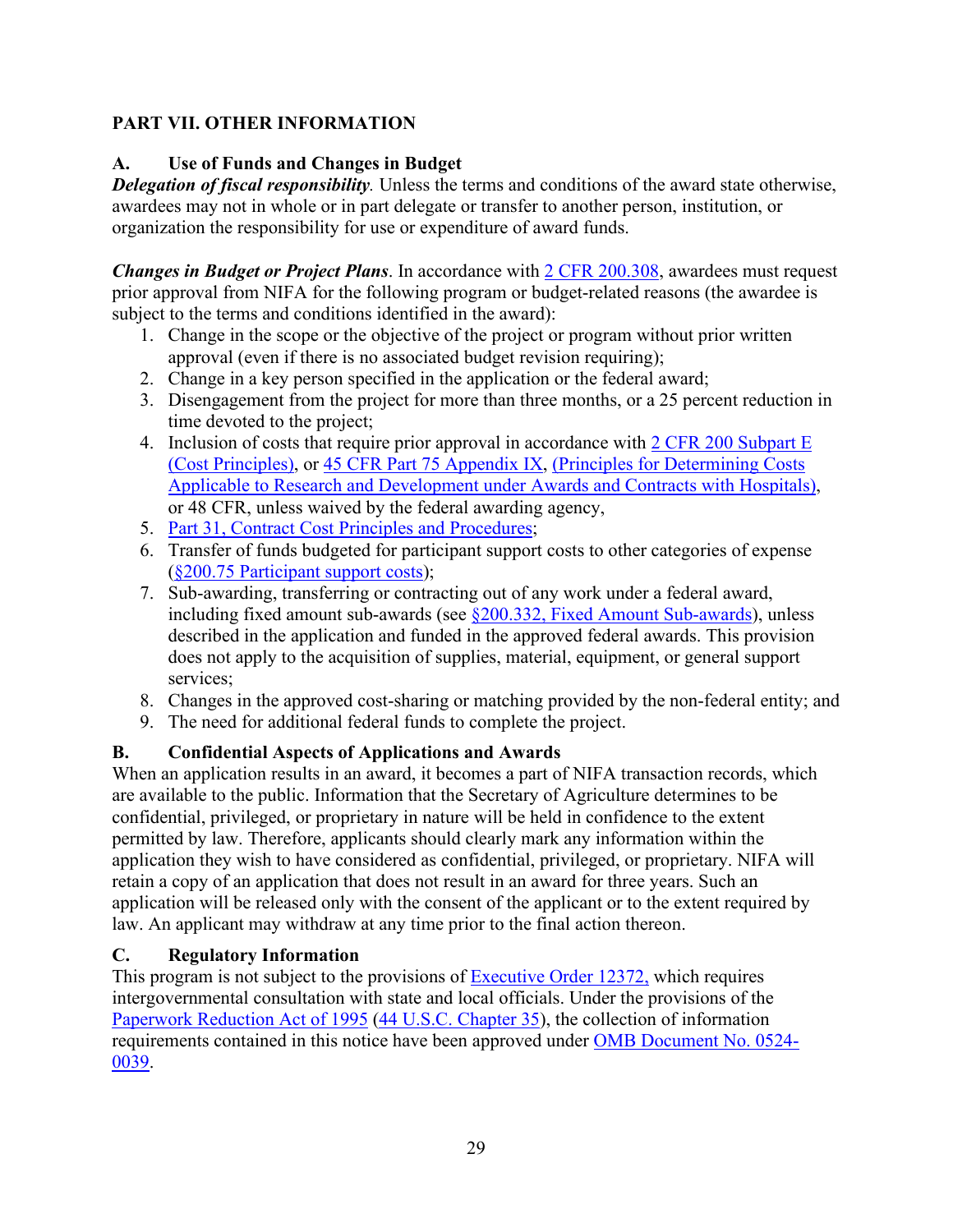## **APPENDIX I: AGENCY CONTACT**

#### **Programmatic Contact**

| Name                  | . .<br>Email                | J<br>1 elephone.                               | <b>Fax</b> |
|-----------------------|-----------------------------|------------------------------------------------|------------|
| Sureshwaran<br>Suresh | $\sigma$ <sub>o</sub><br>лэ | 5-6053<br>202-<br>$^{\sim}$<br>-<br>.<br>$-01$ |            |

#### **NIFA's Mailing Address**:

<span id="page-29-0"></span>National Institute for Food and Agriculture U.S. Department of Agriculture 2312 East Bannister Road Mail Stop 10000 (ten thousand) Kansas City, MO 64131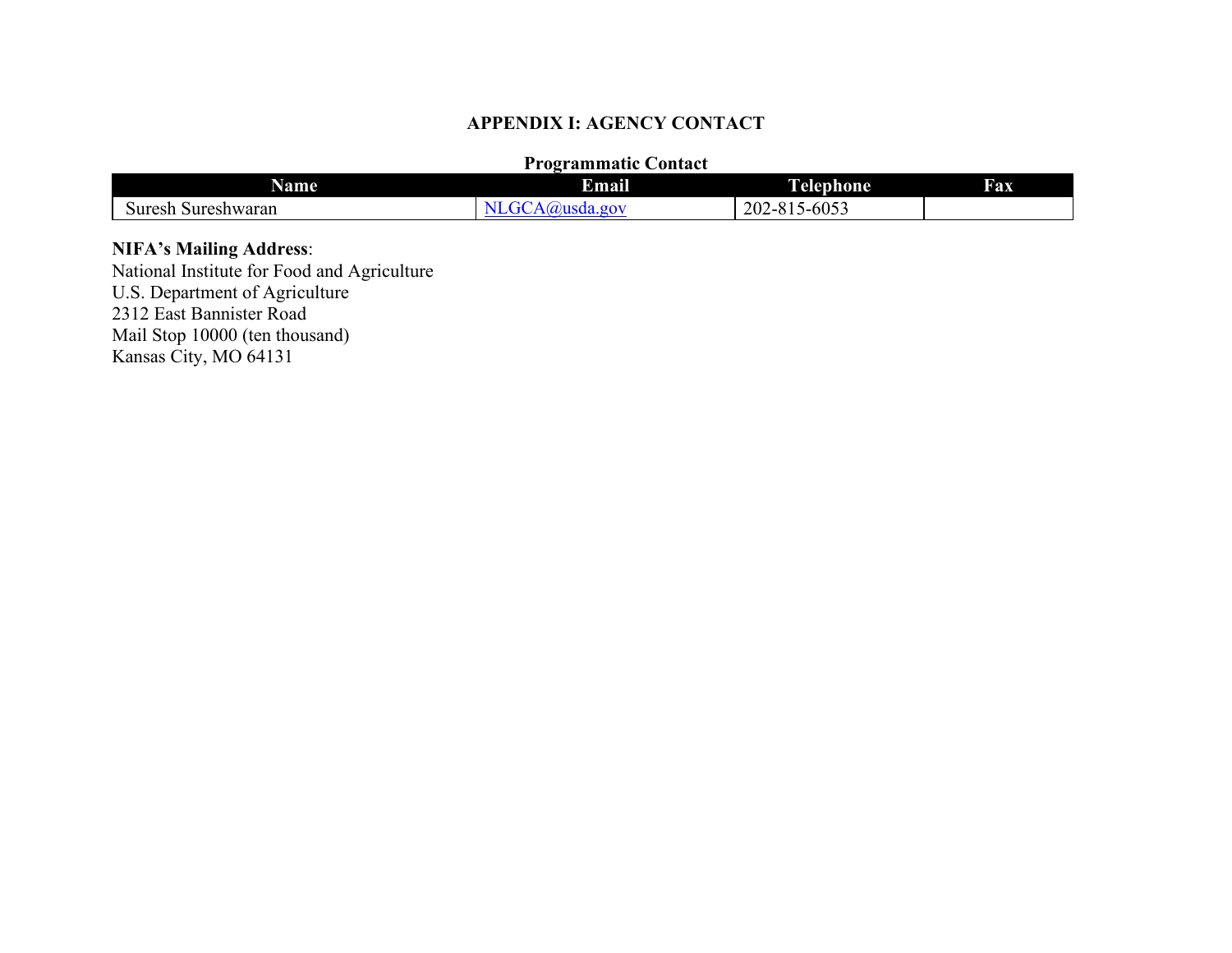| APPENDIX II: GLOSSARY OF TERMS |  |  |
|--------------------------------|--|--|
|--------------------------------|--|--|

<span id="page-30-0"></span>

| <b>Name</b>                                                                   | <b>Acronyms</b> |
|-------------------------------------------------------------------------------|-----------------|
| Authorized Organizational Representative                                      | <b>AOR</b>      |
| Authorized Representative                                                     | <b>AR</b>       |
| Agricultural Research, Extension, and Education reform Act of<br>1998         | <b>AREERA</b>   |
| Catalog of Federal Domestic Assistance                                        | <b>CFDA</b>     |
| Data Management Plan                                                          | <b>DMP</b>      |
| Digital Object Identifier                                                     | <b>DOI</b>      |
| Food, Agriculture, Natural Resources, and Human Sciences                      | <b>FANH</b>     |
| Hispanic Serving Agricultural Colleges and Universities                       | <b>HSACU</b>    |
| Large-Comprehensive Initiative                                                | <b>LCI</b>      |
| National Agricultural Research, Extension, and Teaching Policy<br>Act of 1977 | <b>NARETPA</b>  |
| National Institute of Food and Agriculture                                    | <b>NIFA</b>     |
| Project Director                                                              | <b>PD</b>       |
| Principal Investigator                                                        | PI              |
| <b>Request for Application</b>                                                | <b>RFA</b>      |
| Research, Education, and Economics                                            | <b>REE</b>      |
| Science, Technology, Engineering, and Math                                    | <b>STEM</b>     |
| United States Department of Agriculture                                       | <b>USDA</b>     |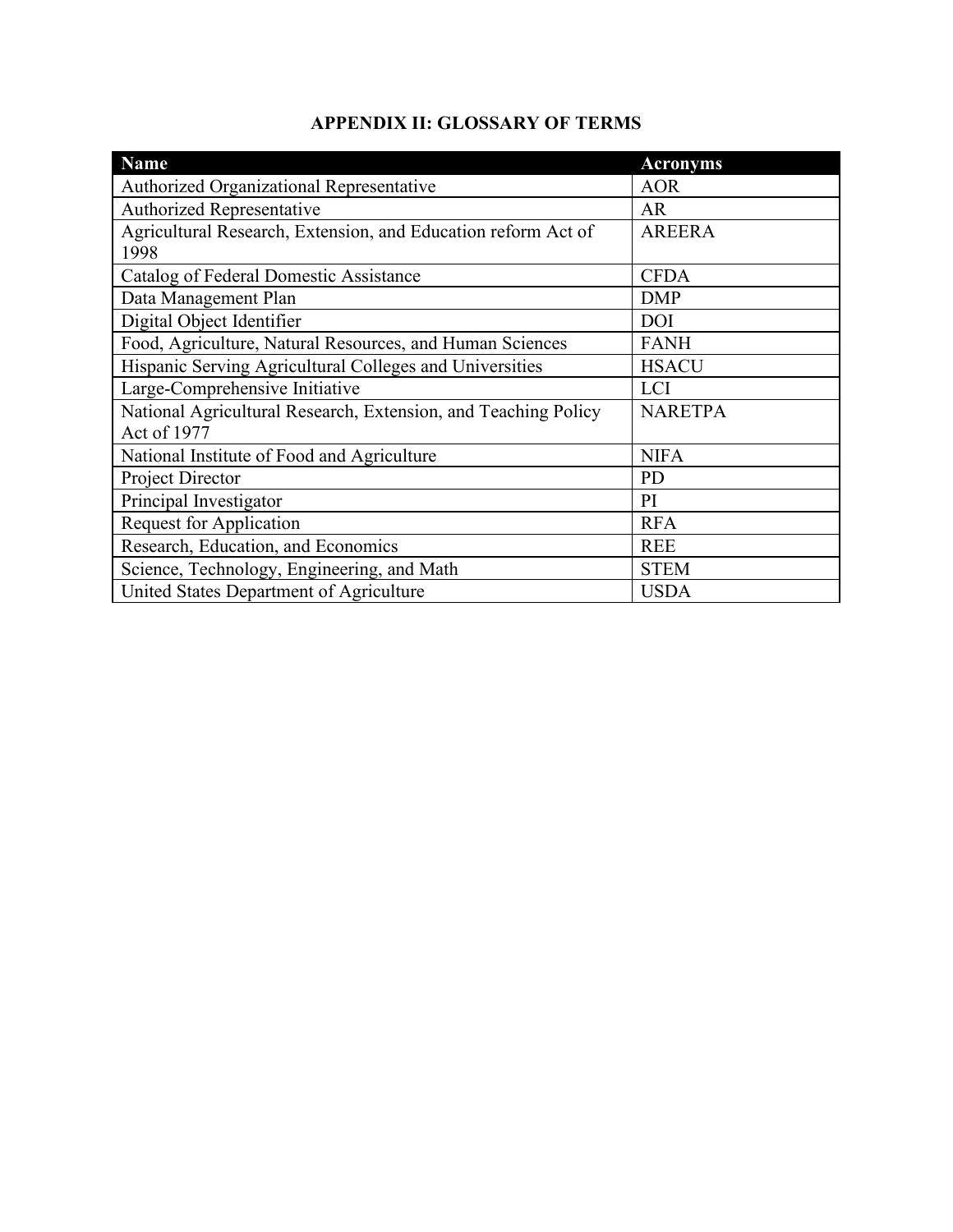# **APPENDIX III: DEFINITIONS**

<span id="page-31-0"></span>Refer to 7 CFR 3430 Competitive and Noncompetitive Non-formula Federal Assistance Programs – [General Award Administrative Provisions](https://www.ecfr.gov/cgi-bin/text-idx?c=ecfr&SID=2a6f6bfbef4c918616eebe5353d0793c&rgn=div5&view=text&node=7:15.1.12.2.13&idno=7#7:15.1.12.2.13.1.17.2) for additional definitions.

| <b>Terms</b>                 | <b>Definitions</b>                                                                                                                                                                                                                                                                                                                                                                                                                                                                                                                                                                                                                                                                                                                                                                                                                                                                                                                                                                          |
|------------------------------|---------------------------------------------------------------------------------------------------------------------------------------------------------------------------------------------------------------------------------------------------------------------------------------------------------------------------------------------------------------------------------------------------------------------------------------------------------------------------------------------------------------------------------------------------------------------------------------------------------------------------------------------------------------------------------------------------------------------------------------------------------------------------------------------------------------------------------------------------------------------------------------------------------------------------------------------------------------------------------------------|
| <b>Building and Facility</b> | Are synonymous terms, each meaning a physical structure<br>consisting of foundation and substructure, superstructure,<br>interior construction, and necessary mechanical, electrical,<br>safety, and specialized systems to make the structure<br>functional.                                                                                                                                                                                                                                                                                                                                                                                                                                                                                                                                                                                                                                                                                                                               |
| <b>Capacity Building</b>     | Enhancing and strengthening the quality and depth of an<br>institution's research and academic programs as evidenced<br>by its: faculty expertise, scientific and technical resources,<br>research environment, curriculum, student experiential<br>learning opportunities, scientific instrumentation, library<br>resources, academic standing and racial, ethnic, or gender<br>diversity of its faculty and student body, faculty and<br>student recruitment and retention programs, and<br>organizational structures and reward systems for attracting<br>and retaining first-rate research and teaching faculty or<br>students.                                                                                                                                                                                                                                                                                                                                                         |
| Eligible Institution         | A NLGCA institution (non-land-grant college of<br>agriculture), as defined in this Section below.                                                                                                                                                                                                                                                                                                                                                                                                                                                                                                                                                                                                                                                                                                                                                                                                                                                                                           |
| Eligible Participant         | An individual who is a citizen or national of the United<br>States as defined in 7 CFR 3430.                                                                                                                                                                                                                                                                                                                                                                                                                                                                                                                                                                                                                                                                                                                                                                                                                                                                                                |
| <b>Fixed Equipment</b>       | Any piece of property which, when installed in a facility<br>for continuing use in connection with the facility, is<br>considered a permanent part of the facility and cannot be<br>reasonably removed without affecting the structural<br>integrity of the facility, including its utility or ventilation<br>systems. To be considered as fixed equipment, the item<br>must be capitalized in the grantee's records as part of the<br>facility to which it is attached. Further, if the facility were<br>to be sold or otherwise disposed of, such equipment would<br>be sold or otherwise disposed of as part of the facility.<br>Examples include, but are not limited to, elevators, boilers,<br>and furnaces; plumbing, electrical, heating-ventilating-air<br>conditioning (HVAC), and refrigeration systems; and<br>specialized items such as cage washers, laboratory<br>casework, some growth chambers, and certain other large,<br>specialized equipment meeting this definition. |
| Joint Grant                  | An application for a project: $(1)$ which will involve the<br>applicant institution working in cooperation with one or                                                                                                                                                                                                                                                                                                                                                                                                                                                                                                                                                                                                                                                                                                                                                                                                                                                                      |
|                              | more other entities not legally affiliated with the applicant<br>institution, including other schools, colleges, universities,                                                                                                                                                                                                                                                                                                                                                                                                                                                                                                                                                                                                                                                                                                                                                                                                                                                              |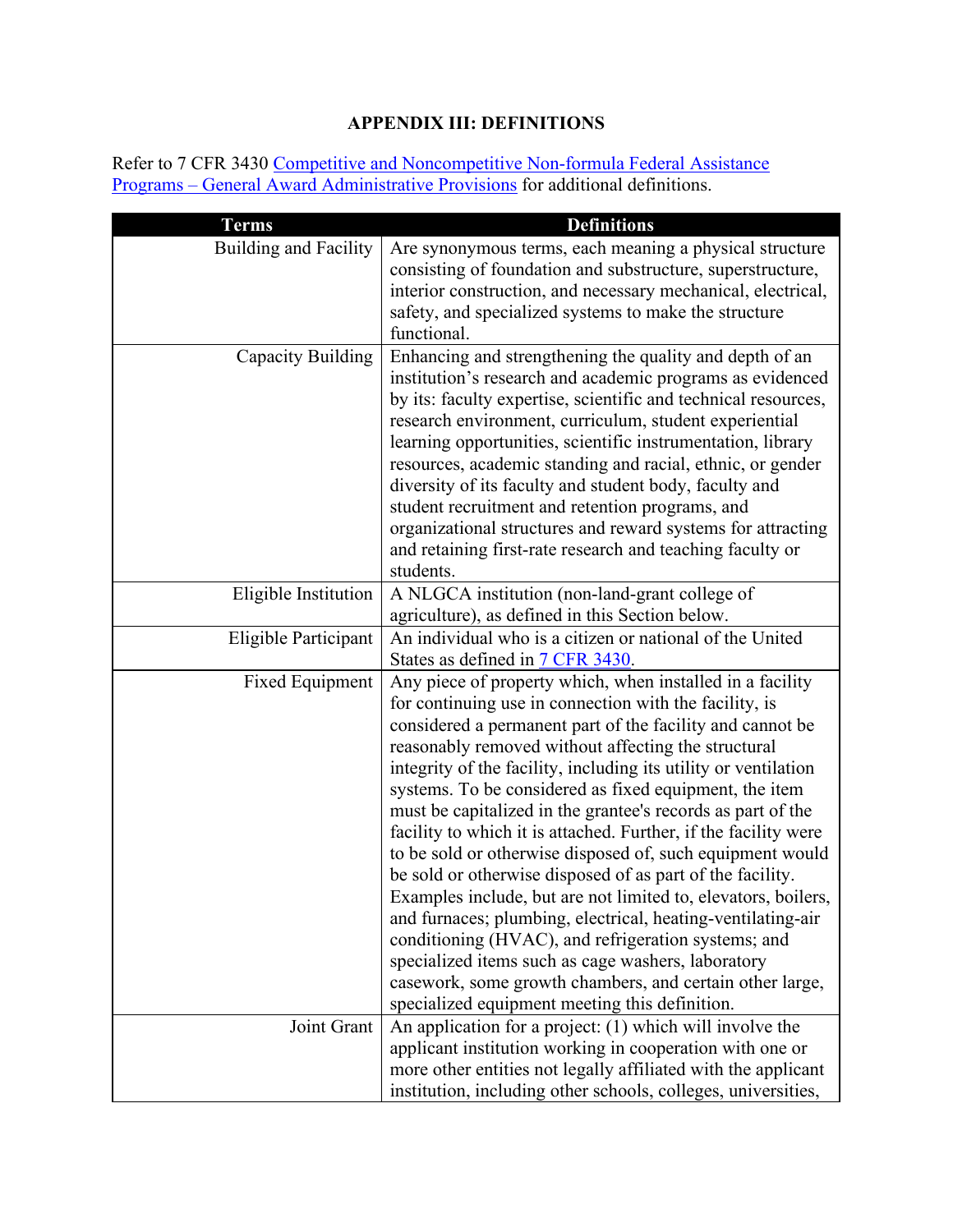|                            | community colleges, junior colleges, units of State<br>government, private sector organizations, or a consortium<br>of institutions; and (2) where the applicant institution and<br>each cooperating entity will assume a significant role in<br>the conduct of the proposed project. To demonstrate a<br>substantial involvement with the project, the applicant<br>institution/organization submitting a joint project proposal<br>must retain at least 30 percent but not more than 70<br>percent of the awarded funds and no cooperating entity<br>may receive less than 10 percent of awarded funds. Only<br>the applicant institution must meet the definition of an<br>eligible institution/organization as specified in this RFA;<br>other entities participating in a joint project proposal are<br>not required to meet the definition of an eligible<br>institution/organization. |
|----------------------------|----------------------------------------------------------------------------------------------------------------------------------------------------------------------------------------------------------------------------------------------------------------------------------------------------------------------------------------------------------------------------------------------------------------------------------------------------------------------------------------------------------------------------------------------------------------------------------------------------------------------------------------------------------------------------------------------------------------------------------------------------------------------------------------------------------------------------------------------------------------------------------------------|
| Large-scale, Comprehensive | An application for a project:                                                                                                                                                                                                                                                                                                                                                                                                                                                                                                                                                                                                                                                                                                                                                                                                                                                                |
| Initiative (LCI) Grant     | (1) which will involve the applicant                                                                                                                                                                                                                                                                                                                                                                                                                                                                                                                                                                                                                                                                                                                                                                                                                                                         |
|                            | institution/organization working in cooperation with two<br>or more other entities not legally affiliated with the<br>applicant institution, including other schools, colleges,<br>universities, community colleges, junior colleges, units of                                                                                                                                                                                                                                                                                                                                                                                                                                                                                                                                                                                                                                               |
|                            | State government,                                                                                                                                                                                                                                                                                                                                                                                                                                                                                                                                                                                                                                                                                                                                                                                                                                                                            |
|                            | private sector organizations, or a consortium of<br>institutions; and (2) where the applicant institution and                                                                                                                                                                                                                                                                                                                                                                                                                                                                                                                                                                                                                                                                                                                                                                                |
|                            | each cooperating entity will assume a significant role in                                                                                                                                                                                                                                                                                                                                                                                                                                                                                                                                                                                                                                                                                                                                                                                                                                    |
|                            | the conduct of the proposed project. To demonstrate a<br>substantial involvement with the project, the applicant                                                                                                                                                                                                                                                                                                                                                                                                                                                                                                                                                                                                                                                                                                                                                                             |
|                            | institution/organization submitting a LCI proposal must                                                                                                                                                                                                                                                                                                                                                                                                                                                                                                                                                                                                                                                                                                                                                                                                                                      |
|                            | retain at least 30 percent but not more than 70 percent of<br>the awarded funds and no cooperating entity may receive                                                                                                                                                                                                                                                                                                                                                                                                                                                                                                                                                                                                                                                                                                                                                                        |
|                            | less than 10 percent of awarded funds. Only the applicant                                                                                                                                                                                                                                                                                                                                                                                                                                                                                                                                                                                                                                                                                                                                                                                                                                    |
|                            | institution must meet the definition of an eligible                                                                                                                                                                                                                                                                                                                                                                                                                                                                                                                                                                                                                                                                                                                                                                                                                                          |
|                            | institution as specified in this RFA; other entities                                                                                                                                                                                                                                                                                                                                                                                                                                                                                                                                                                                                                                                                                                                                                                                                                                         |
|                            | participating in a joint project proposal are not required to<br>meet the definition of an eligible institution. LCI Project                                                                                                                                                                                                                                                                                                                                                                                                                                                                                                                                                                                                                                                                                                                                                                 |
|                            | Proposals must support a multi-partner approach to                                                                                                                                                                                                                                                                                                                                                                                                                                                                                                                                                                                                                                                                                                                                                                                                                                           |
|                            | solving a major state or regional challenge in agricultural                                                                                                                                                                                                                                                                                                                                                                                                                                                                                                                                                                                                                                                                                                                                                                                                                                  |
|                            | sciences education at the postsecondary level. LCI Project                                                                                                                                                                                                                                                                                                                                                                                                                                                                                                                                                                                                                                                                                                                                                                                                                                   |
|                            | Proposals are characterized by multiple partners (each                                                                                                                                                                                                                                                                                                                                                                                                                                                                                                                                                                                                                                                                                                                                                                                                                                       |
|                            | providing a specific expertise) organized and led by a                                                                                                                                                                                                                                                                                                                                                                                                                                                                                                                                                                                                                                                                                                                                                                                                                                       |
|                            | strong applicant with documented project management<br>ability to organize and carry out the initiative.                                                                                                                                                                                                                                                                                                                                                                                                                                                                                                                                                                                                                                                                                                                                                                                     |
| Matching                   | The process through which a grant recipient match                                                                                                                                                                                                                                                                                                                                                                                                                                                                                                                                                                                                                                                                                                                                                                                                                                            |
|                            | awarded USDA funds with cash and in-kind contributions                                                                                                                                                                                                                                                                                                                                                                                                                                                                                                                                                                                                                                                                                                                                                                                                                                       |
|                            | on a dollar-for-dollar basis. The matching funds must                                                                                                                                                                                                                                                                                                                                                                                                                                                                                                                                                                                                                                                                                                                                                                                                                                        |
|                            | derive from non-Federal sources.                                                                                                                                                                                                                                                                                                                                                                                                                                                                                                                                                                                                                                                                                                                                                                                                                                                             |